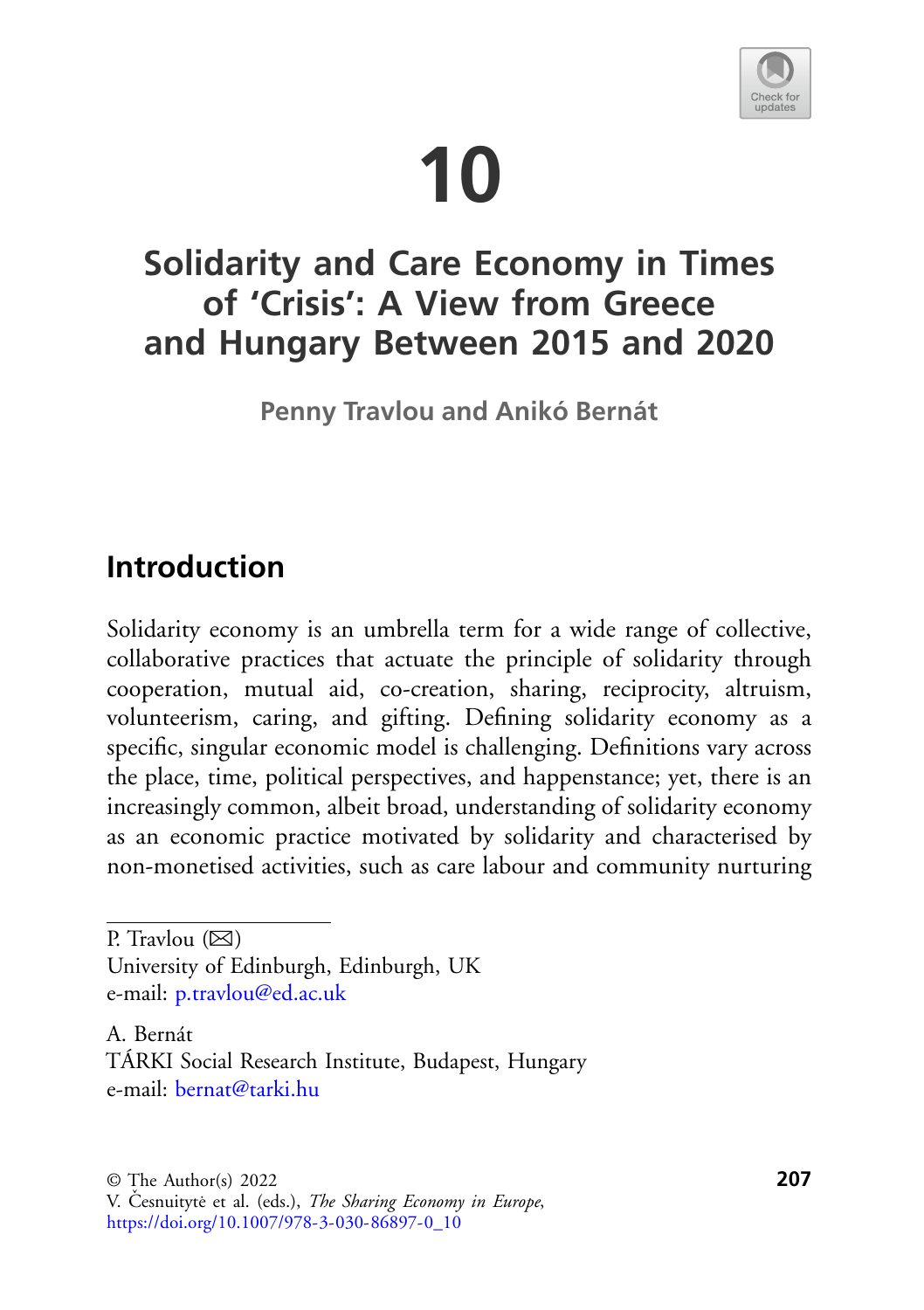(e.g., from cooking, cleaning, child-rearing, and eldercare to community events, helping a neighbour, and volunteer work). Solidarity economy comprises activities that are 'the bedrock of reproduction and essential to participation in paid work' (Kawano [2016,](#page-26-0) p. 4). Care—nurturing and care labour—is thus integral to solidarity economy. A Solidarity economy is, in effect, an economy of care that recognises 'the multiple identities of individuals and groups and their interdependency and mutual bonds' (van Osch [2013,](#page-28-0) p. 4). This economic model aligns with the concept of the 'caring human being,' according to which interrelated people act on the basis of 'mutual trust and sensitivity' (van Osch [2013,](#page-28-0) p. 4) to repair the world they inhabit (Tronto [1993\)](#page-28-1).

This chapter focuses on the emergence of practices and networks of solidarity economy in two countries of the European Union (EU), Greece and Hungary, in response to two recent events construed as 'crises': the 'refugee crisis' in 2015 and the COVID-19 pandemic in 2020. Each of these two countries, one in Southern and one in Eastern Europe, has a different socio-political past and present and distinct traditions of civic action. Here, we look at how solidarity economy emerged during crisis and how it was constituted not (only) through monetised value but also through care and nurture. Our observations are based on ethnographic fieldwork, interviews, and focus groups with grassroots solidarity collectives that assembled to respond to these two 'crises' in Greece and Hungary.

Since 2008, economies of sharing have proliferated in European societies affected by the financial crisis. The emergence of alternative economic networks in many European cities (Leontidou [2012a\)](#page-26-1) illustrates the resurgence of sharing economy and exemplifies the potential of this economy to generate alternatives to the mainstream capitalist market in cities undergoing an economic recession. It is argued that the economic/financial/austerity crisis in economies of the European periphery (PIIGS: Portugal, Italy, Ireland, Greece, and Spain), which reinforced a North/South and centre/periphery divide within the Eurozone (Leontidou [2012b,](#page-27-0) [2015\)](#page-27-1), benefited neoliberal economic regimes through the extensive privatisation of public wealth. In Hungary, the economic crisis of the late 2000s–early 2010s triggered predominantly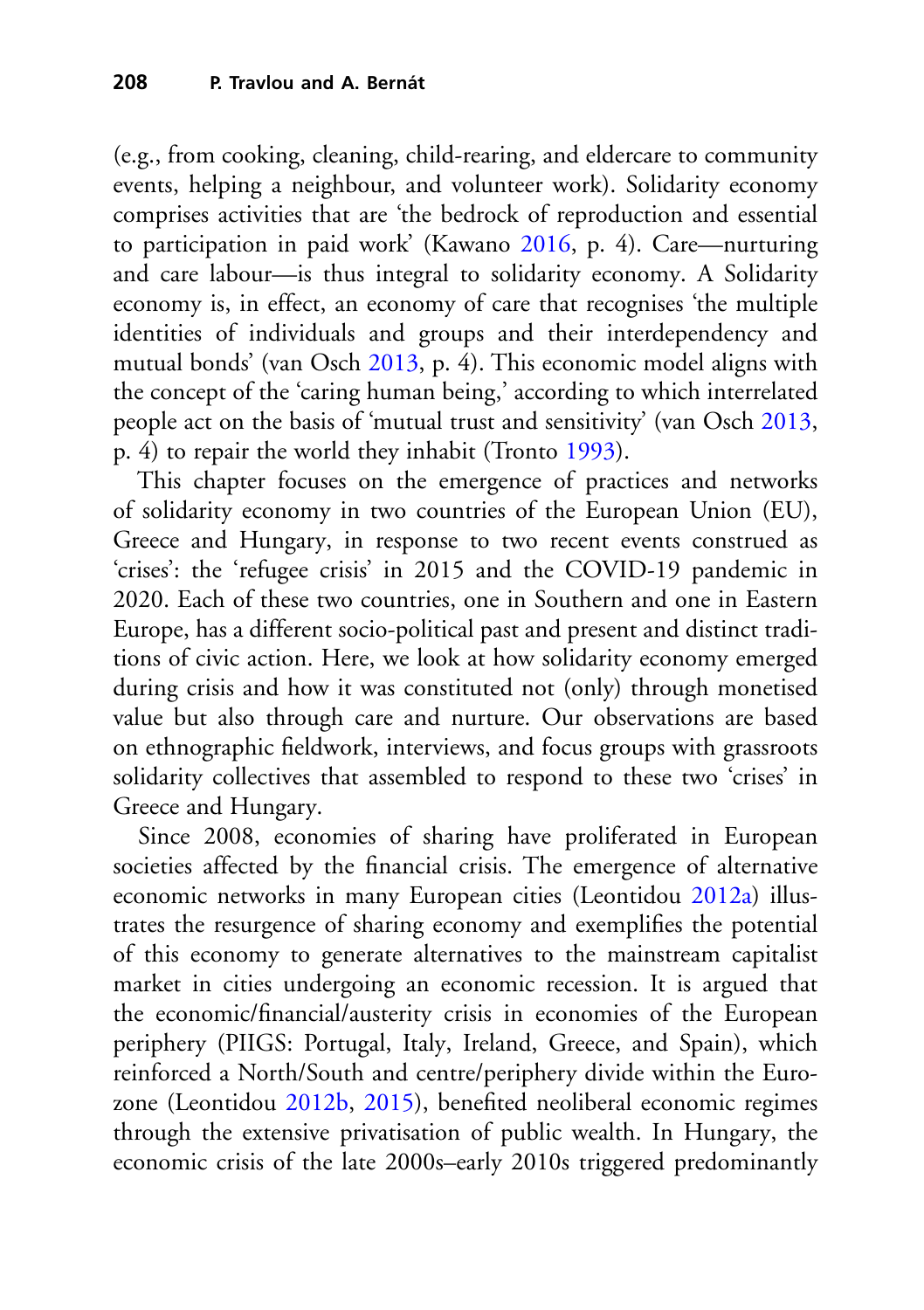individual responses, such as the acceleration of emigration, and statelevel responses, such as an extensive public work programme. Sharing and collaborative economic initiatives also emerged, nonetheless, and, after some delay, became relatively widespread. In those European countries where solidarity economy became a major response to the austerity crisis, solidarity practices emerged in many different domains of economic and social life.

The sharing of resources, labour, ideas, and knowledge plays an increasingly more prominent role in emerging economies of solidarity. A culture of prosumption (where communities both produce and use/consume facilities, goods, and infrastructures) and an ethos of sharing may indeed be harbingers of systemic change. As the welfare state collapses and growing numbers of people become expelled from the formal economy, solidarity economy alternatives, informed by an ethos of caring, can release economic pressures while involving people in the co-development of hybrid participatory practices, tactics, and technologies of local communal control. The local success of solidarity economy networks may not bring about the elimination of capitalism; arguably, it may contribute to the ongoing re-organisation of capitalism under new, more flexible, informal, and blurred forms, influenced—and driven by—digitalisation. As the comprehensive and rapid socio-economic transformation produces its winners and losers, supporters and opponents, the principles and practices of sharing could gain a leading role in shaping this emerging world. The radical potential of solidarity in a post-capitalistic narrative, however, is not a given but something to be sought, constructed, and, inevitably, fought for.

One question is how the social and economic logics and networks of sharing could become something more than spontaneous attempts at local relief: how they could establish valid economic alternatives that operate across interconnected localities within and across European countries. Many of these economic solidarity networks begun as local efforts of collective survival through the austerity crisis (e.g., in Greece); yet, they drove radical change by establishing an economic culture of sharing that persisted even after the 'official' end of the economic recession, and out of which new initiatives of mutual aid and care emerged (e.g., migrant/refugee solidarity, support networks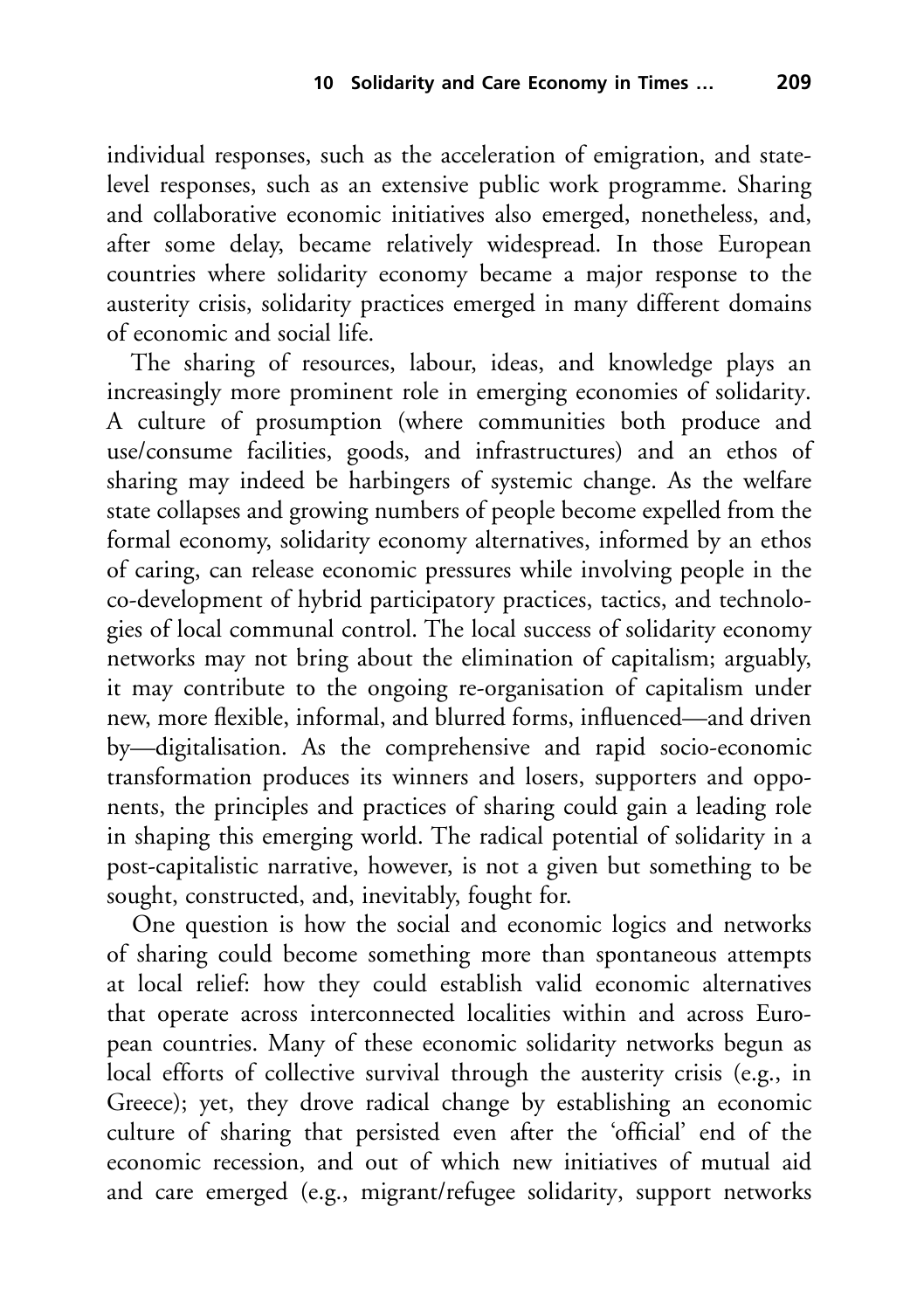during the COVID-19 pandemic). Since crisis may be not a fleeting but a permanent condition, likely to intensify in the next decades of the twenty-first century (Margariti and Travlou [2018\)](#page-27-2), the networking of solidarity economy initiatives may be crucial for both their success and sustainability in the long term.

As a political tactic that encourages political action at the local level and strengthens local communal control over resources, solidarity economy projects create opportunities for the democratisation of local institutions. The burgeoning of economic solidarity networks in conditions of economic, financial, and social crisis has formed the context of social and solidarity economy (SSE) across Europe over the last decade. According to the European Forum on Social and Solidarity Economy, organised by the European United Left/Nordic Confederation Group (GUE/NGL), the SSE represents over 14 million jobs (6.5% of the total employment in the EU) and has been 'extraordinarily resilient to the impacts of the crisis concerning unemployment.' The qualitative benefits generated by the SSE have the potential to improve the quality of democracy and help to shape a framework of production and reproduction that is more compatible with social justice and sustainability (Greek News Agenda [2016\)](#page-26-2).

## **From Refugee to Pandemic Crisis: Grassroots Initiatives and Their Evolution in Greece and Hungary**

#### **Case Study 1: Athens, from Austerity to Lockdown**

Greece, a country whose recent history is punctuated with multiple 'crises,' may be a paradigmatic locus of solidarity economy. When the economy of Greece collapsed in the early 2010s, the state became increasingly less able and/or unwilling to provide organised relief, while many people lost their employment, income, and homes and/or became excluded from the formal economy. In these conditions, many turned to each other for help. From the onset of the austerity crisis, local activists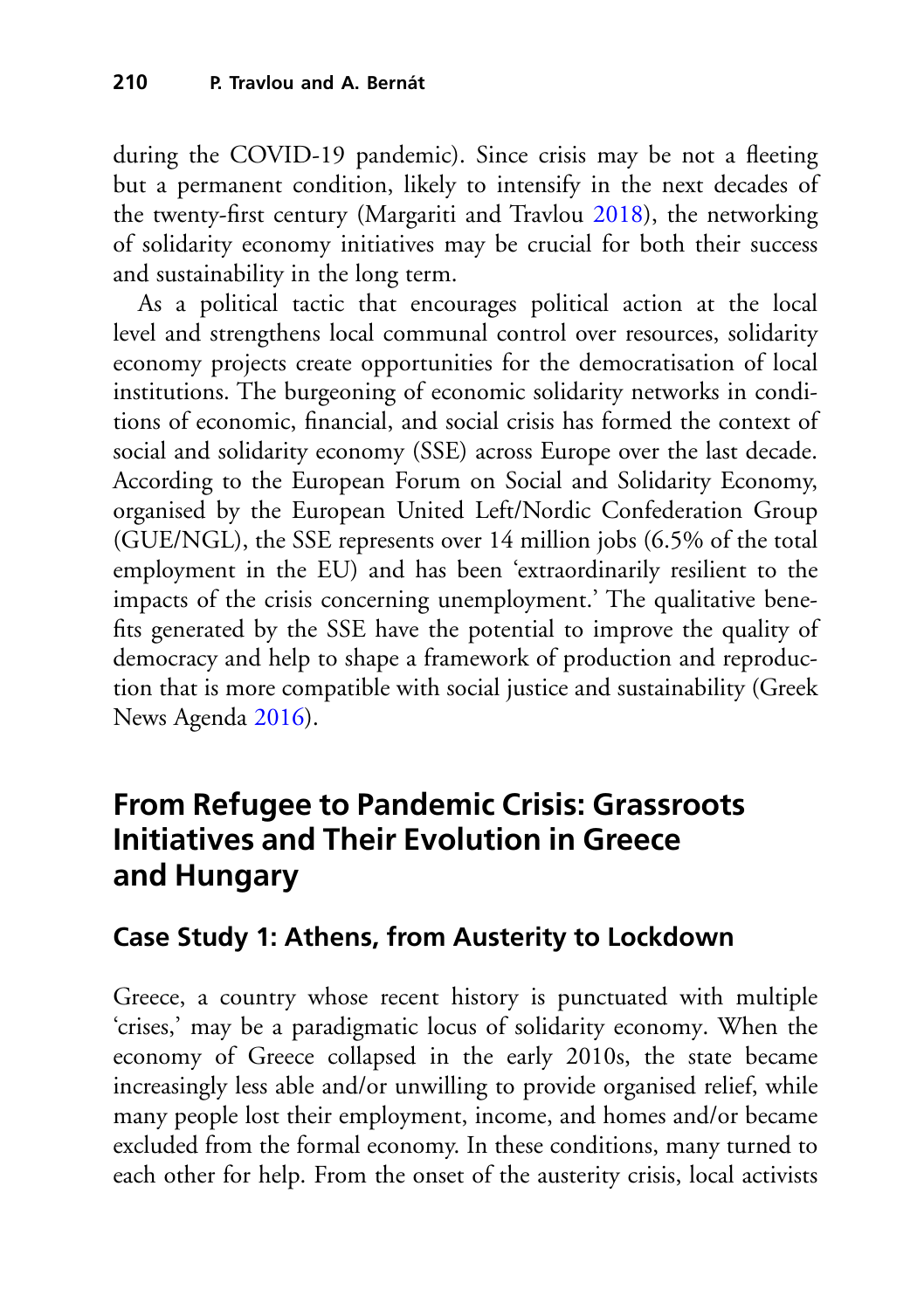from different fractions of the left and the anarchist/anti-authoritarian movement mobilised to build self-organised networks that provided medical, housing, and other support to fellow citizens (Arampatzi [2017;](#page-24-0) Cabot [2016;](#page-25-0) Rakopoulos [2014\)](#page-27-3). The emergence of numerous barter economy networks, time banks, ethical banks, community-supported agriculture, transition towns, degrowth initiatives, free bazaars, local market cooperatives, community currency networks, and other solidarity economy initiatives across Greece illustrates practices of solidarity and socio-economic alternatives based on non-monetary and/or non-capitalist economic models. By matching the use and exchange value of goods and balancing pressures of offer and demand, these projects strengthened community relations. Approximately 150 networks of economic solidarity emerged in the early 2010s, at the onset of the Greek austerity crisis, as alternatives to the dominant neoliberal economic paradigm and potential examples of economic resilience and restructuring at the local, grassroots level (Margariti and Travlou [2018\)](#page-27-2). These networks thrived in several cities, towns, and villages of Greece; most of them, however, were located in the two largest cities, Athens and Thessaloniki (Margariti and Travlou [2018\)](#page-27-2). It is important to note that these networks relied on bottom-up participation and open source ICTs to support further citizen engagement. Particularly, in Athens and Thessaloniki, ICTs facilitated urban economic networking as a means for enhancing local resilience, social inclusion, and community self-management (Margariti and Travlou [2018\)](#page-27-2). Grassroots digital innovations also formed the nucleus of a number of events that attracted an international audience (Leontidou [2020\)](#page-27-4). For example, CommonsFest, an annual event on 'the commons' that started in Crete in 2012 by a group of open-source hacktivists, local SSE initiatives and individuals, became so popular that it was also organised in Athens in 2014–2016.

This emerging solidarity economy also attracted the interest of mainstream political actors: In its electoral programme, SYRIZA, the radical left party elected in office in 2015, pledged to base the rebuilding of the Greek economy on a strategy for cooperative development that would draw its energy from Greece's solidarity movement (Greek News Agenda [2016\)](#page-26-2). Although state support was at best sketchy and inconsistent after SYRIZA's election in office in 2015, solidarity economy initiatives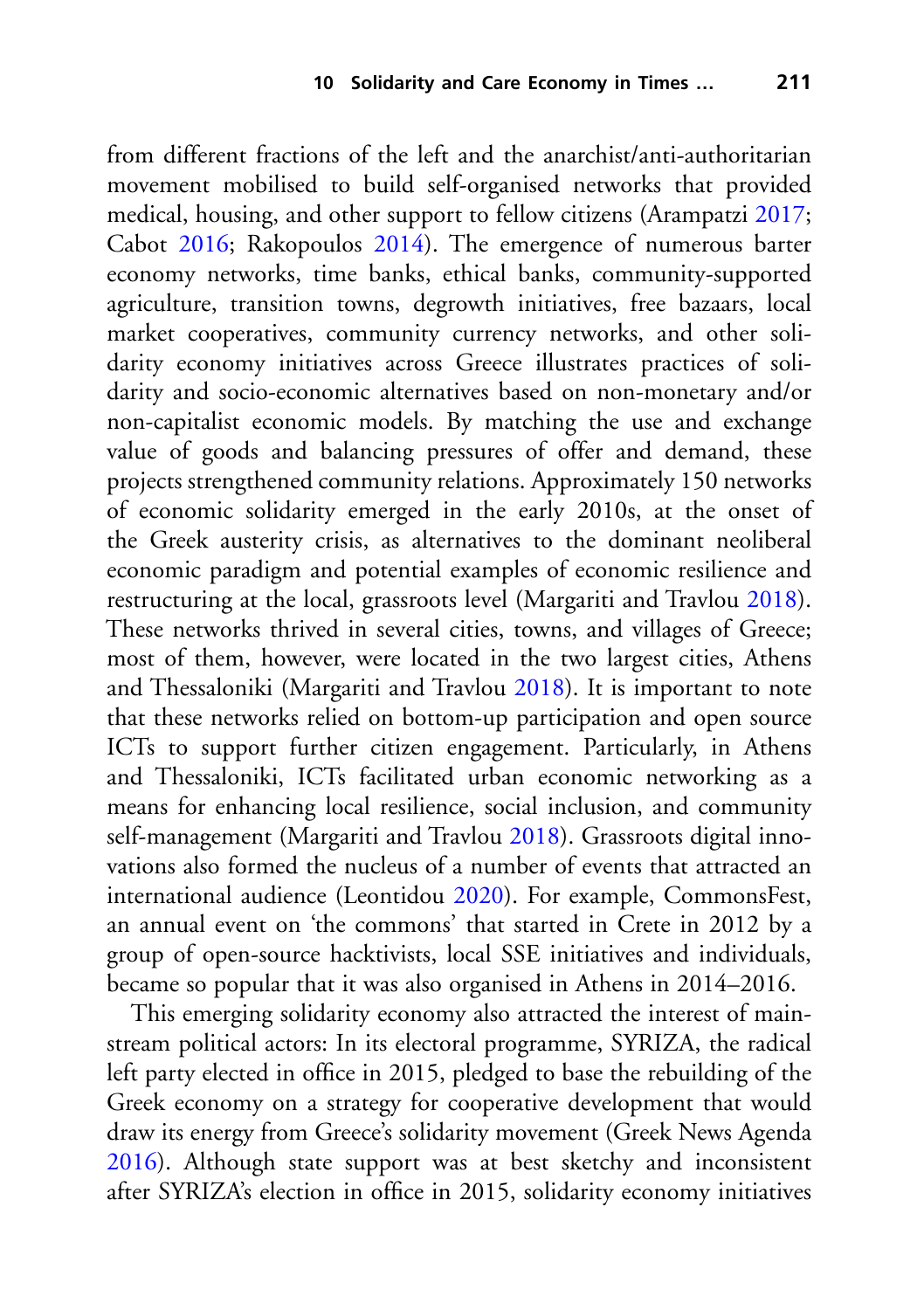continued to grow. According to a recent survey by Greece's Ministry of Labour and Social Affairs, in 2020, there were 320 social and solidarity economy-related businesses and initiatives across the country, with 40.9% of these being in Attica and the rest in other urban and rural regions (Ministry of Labour and Social Affairs [2020\)](#page-27-5). Nonetheless, the important role of the SSE in Greece over the last decade is ignored by the current government of the conservative New Democracy party. For Koniotaki [\(2020\)](#page-26-3), the lack of current governmental support for the SSE, particularly during the COVID-19 pandemic and the two strict lockdowns, is due to the SSE's lack of visibility.

The vibrant grassroots movement that emerged in austerity-ridden Greece in the early 2010s planted the seeds of the informal, solidarity economy infrastructures that would play a prominent role during the subsequent arrival of large numbers of migrants and refugees in the country. It is worth noting that, by early 2015, the grassroots solidarity movement was internationalised as activists from abroad came to Greece to experience first-hand the socio-political changes that the newly elected government, headed by the radical left SYRIZA party, had promised to foster. Lila Leontidou [\(2015\)](#page-27-1) pointed out the crucial role of ICTs, social media, and digital platforms in facilitating this wave of 'cosmopolitan activism.' In the summer of 2015, the hope of a state-sanctioned radical shift evaporated with the concession of the SYRIZA-led government to yet another 'memorandum of understanding' with Greece's creditors, entailing further austerity. At the same time, the number of refugees arriving at the Greek islands from Syria and other conflict zones rose sharply. This acceleration of refugee arrivals since 2015 (what is construed as the 'refugee crisis') reshaped the geopolitical character of the European Union's borders.

Enacted in the territory of Greece, the austerity and refugee 'crises' gave rise to a solidarity network of local and foreign activists who came together to contribute to the building of infrastructures of care—especially for refugees (Dalakoglou and Agelopoulos [2018;](#page-25-1) Tziovas [2017\)](#page-28-2). In the summer of 2015, most refugees were heading towards the Greek border with North Macedonia, on the route to Northern Europe. Athens was their main stopover (Evangelinidis [2016,](#page-26-4) p. 32). Local activist networks assembled to provide food and medical aid to the growing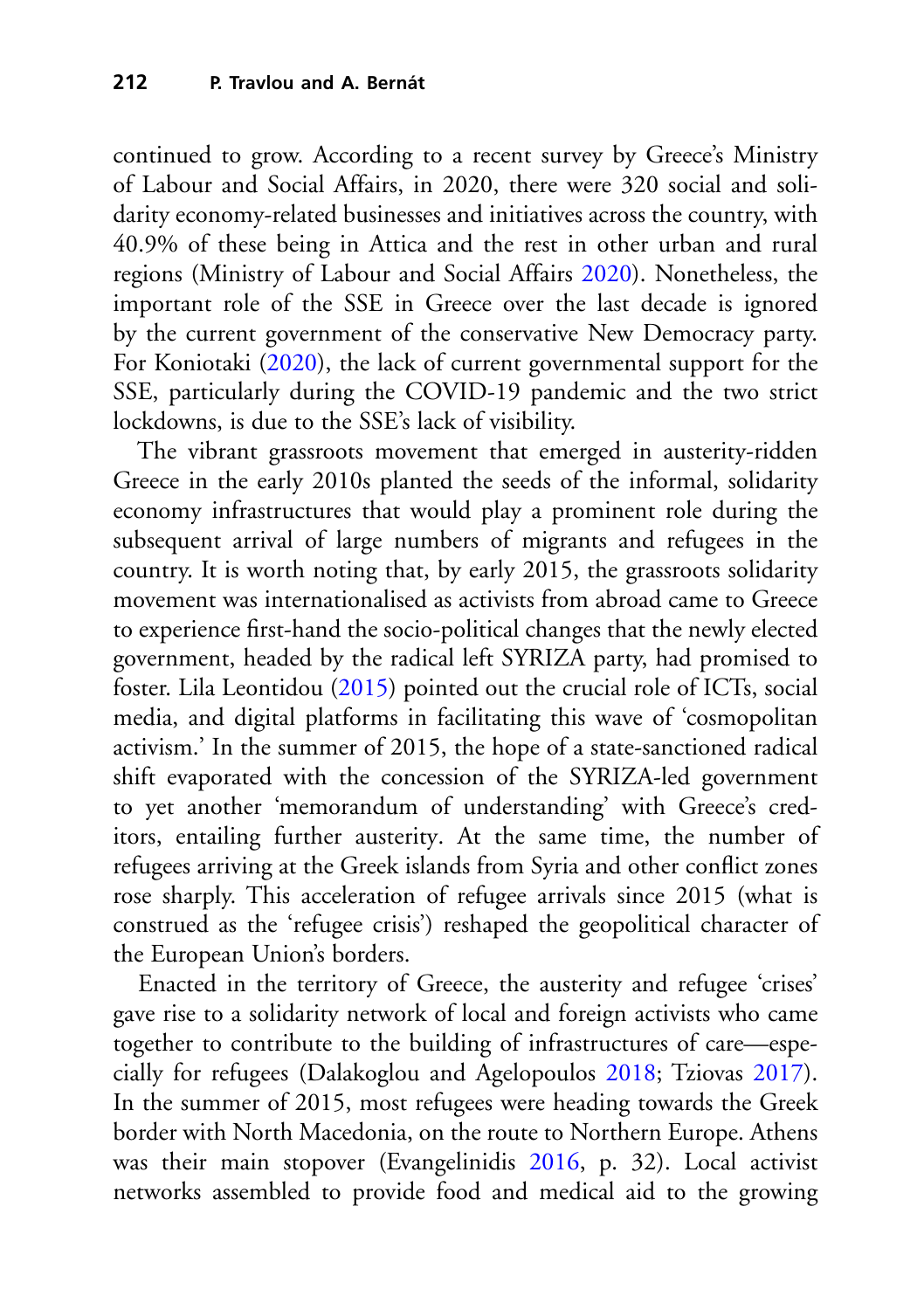number of newcomers who were sleeping rough on the streets and parks (Cabot [2019\)](#page-29-0). The first refugee housing squats, *City Plaza*, a hotel in central Athens abandoned for years due to bankruptcy, and a public office building, also abandoned, emerged soon after, in September 2015 (Agustín and Martin [2019;](#page-24-1) Raimondi [2019\)](#page-27-6). A constellation of refugee housing squats and other solidarity initiatives—social clinics, collective kitchens, intercultural schools, training workshops, free shops, legal advice, and translation services, etc. (Travlou [2020;](#page-28-3) Zaman [2020\)](#page-29-1)—was built through the redirection of the energy and infrastructures of the movement that had assembled during the preceding years of austerity crisis. In the following months, foreign volunteers and activists arrived in Athens and became involved in these networks. Refugee/migrant housing squats had a strong presence in the very centre of Athens, especially in and around the neighbourhood of Exarcheia, providing accommodation for around 2500–3000 persons (Georgiopoulou [2017\)](#page-26-5). These initiatives did not have a legal status and were not formally recognised by the state and municipal authorities; neither did they relate to nongovernmental organisations (NGOs). The latter was generally regarded with suspicion by members of the solidarity movement: many activists saw NGOs as proponents of humanitarianism and volunteerism, responsible for propagating a 'humanitarian neo-colonialism' (Bauer [2017\)](#page-24-2) and for approaching refugees as a problem to be solved via legal and managerial solutions (Parsanoglou [2020\)](#page-27-7).

Once again, the use of social media and digital platforms helped the solidarity networks to sustain their activities. Activists and volunteers from abroad used social networks (e.g., Facebook) to find their way in Greece, organise their accommodation and transport and explore and approach refugee solidarity initiatives. Refugees also made extensive use of social media to find information about legal matters, contact immigration authorities, communicate with friends and relatives, etc.

From the above discussion, it is evident that, in Greece, a solidarity economy emerged in response to multiple crises. The term 'crisis' was used systematically by national and international media to describe a moment of accelerated economic, social and demographic change in Greece (Douzinas [2013;](#page-25-2) Mitsopoulos and Theodore [2011;](#page-27-8) Mylonas [2014;](#page-27-9) Tsilimpounidi [2016\)](#page-28-4). This crisis was usually portrayed as an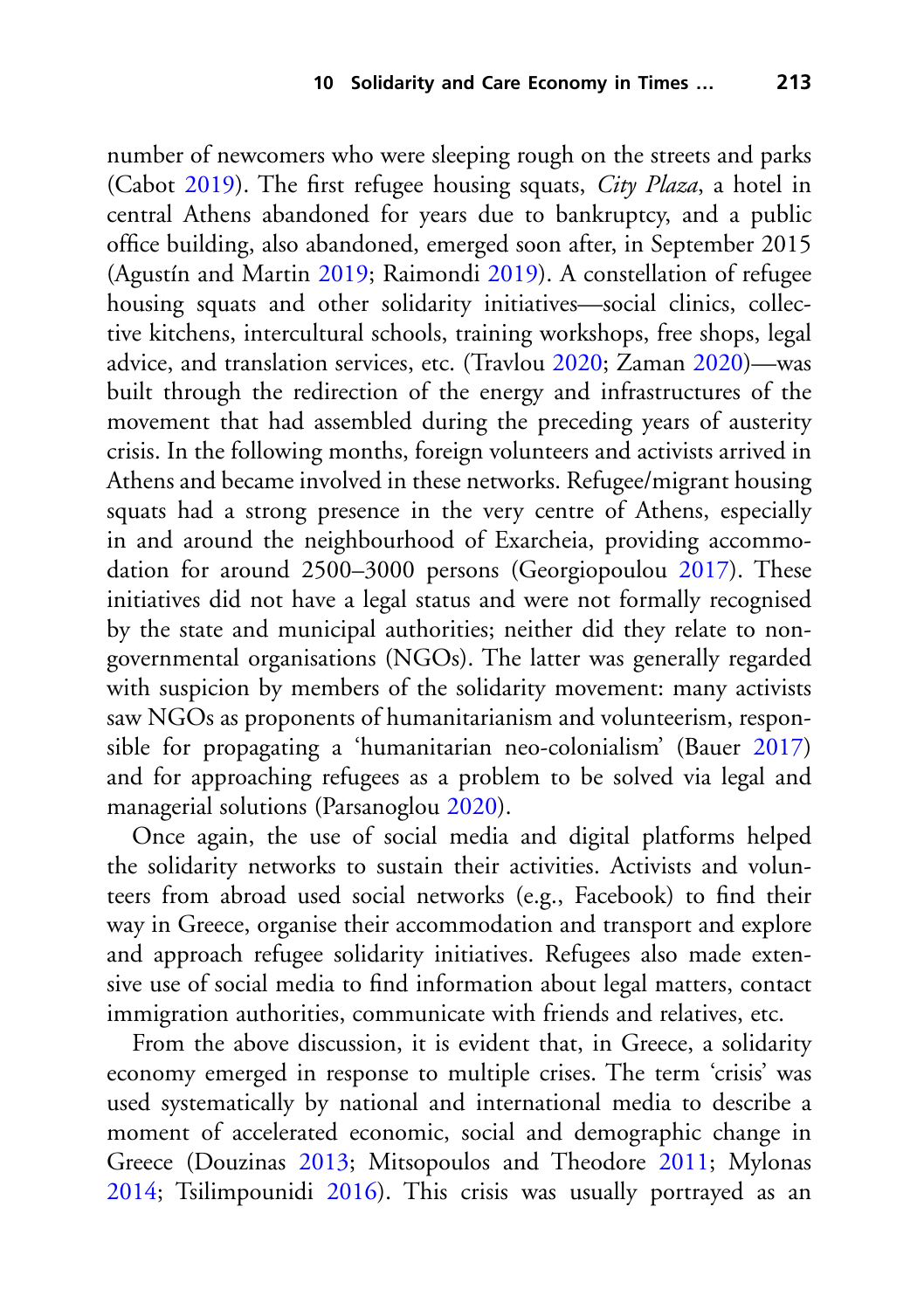impending—even accomplished—catastrophe. Yet, amidst the very real pressures generated by massive state debt, neoliberal austerity, extensive impoverishment, and the large numbers of newcomers in need (refugees, other migrants), there were agents and processes that facilitated the emergence of innovative ways of living, resource sharing, surviving, and resisting oppressive state policies. Many initiatives and projects of solidarity economy departed from the current mainstream representations of the 'crisis' ('financial'/'debt crisis;' 'refugee crisis') as (only) a catastrophe and exemplified opportunities for socio-political change. This change was clearly manifested in the novel forms of participatory citizenship that emerged from the collaboration, friendship, care, trust—in one word, comradeship—between people that this 'crisis' brought together. In the case of refugees, their participation in solidarity economy initiatives challenges their stereotypical representation as *homo sacer*: people refused the rights enjoyed by the citizens of nation-states (Agamben [1998\)](#page-24-3); instead, it demonstrates that refugees can be political actors and catalysts of social and cultural change in the host society. Moreover, this theoretical shift challenges the tendency to view refugees/migrants as (merely) economic rather than socio-political actors—a tendency that often obscures the numerous ways by which refugees/migrants exercise political agency. Many of the actions undertaken by refugees and migrants are explicitly political acts, even though they may differ in form from the kinds of mobilisation and protest readily recognised as 'political' in the host society. Borrowing Papadopoulos' and Tsianos' words, what constructs active citizenship is 'the sharing of knowledge and infrastructures of connectivity, affective cooperation, mutual support and care among people on the move' [\(2013,](#page-27-10) p. 178).

In 2015–2016, one of chapter authors participated in a series of collective kitchen projects in Athens (Senait's Eritrean pop-up kitchen, the African Collective Kitchen: OneLoveKitchen, and Options FoodLab). The aim of these projects, run by refugees, migrants, and local and international activists, was to create safe, shared social spaces where migrants and locals would care for each other, cook together, share food, and organise events that would bring people together (Travlou [2017,](#page-28-3) [2020\)](#page-28-3). Besides facilitating cultural exchange between all those involved in the kitchen projects and across the latter's wider social networks, this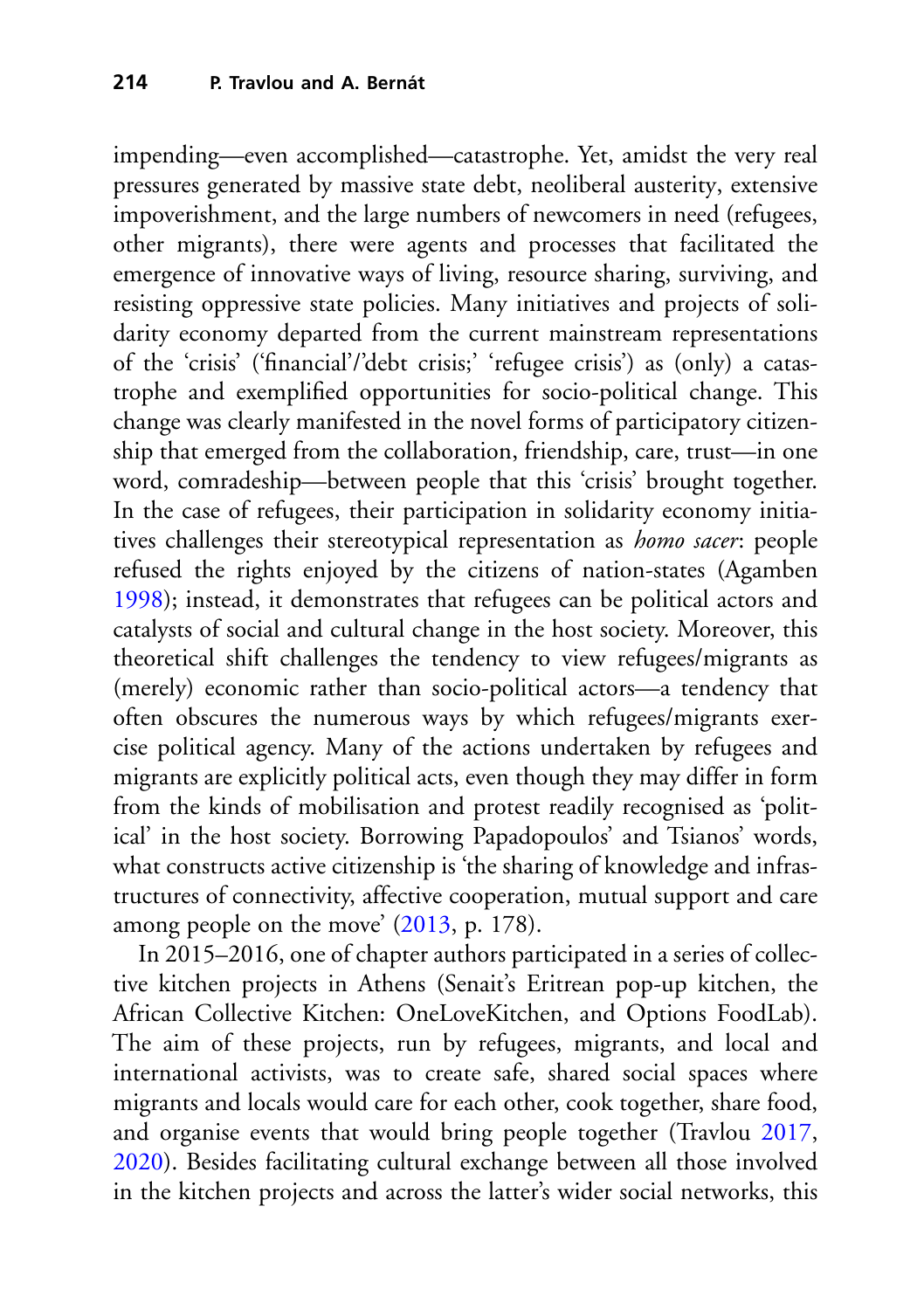interaction challenged hegemonic notions of exchange value and the idea that value is produced only through paid labour (Wilson [2018\)](#page-28-5). The kitchen projects confirmed that independent of their potential to produce goods and services for exchange, actions of solidarity constitute value-in-themselves. The value of these communal actions of solidarity was seen as determined by the potential of these actions to translate into, inform, and enrich meaning; to constitute 'meaningful [and, in our project, explicitly political] action' (Taylor [2007,](#page-28-6) p. 191).

The economic model of the Athenian collective kitchens was based on the principles of solidarity economy (participatory budgeting, heterarchy, horizontal decision-making, collective self-organisation, and peer learning), enriched with the experience in the informal economy contributed mainly by the projects' refugee and migrant members*.* These experiences were cross-pollinated with the experience from other solidarity economy projects in Greece and elsewhere other members had participated in. The economic principles and operational practices of the kitchens were explored, discussed, and reinforced in regular (usually weekly) assemblies. All four collective kitchens were self-funded through fees charged for catering services and individual donations. The budget was decided collectively through participatory decision-making practices inspired by citizen and neighbourhood assemblies in Latin American cities. In Athens, as in Latin America, participatory budgeting was deployed as a tool for economic democracy to involve those often excluded from conventional methods of public engagement (Travlou [2020\)](#page-28-3).

Nevertheless, the heavy reliance on collective kitchen projects on affective infrastructures and voluntary labour jeopardised their sustainability. The kitchens lacked the means to continue and/or develop into projects that could support their members financially. This limitation proved especially challenging for migrant and refugee members who did not have any other financial means to survive in Athens. After some months or, in the case of the longer-lived *Options FoodLab* project, years, many project members could not anymore afford to work without earning an income. By early 2019, many of these projects had been discontinued.

In 2020, with the COVID-19 pandemic, the multiple crises in Athens intensified further—especially during the March–May 2020 lockdown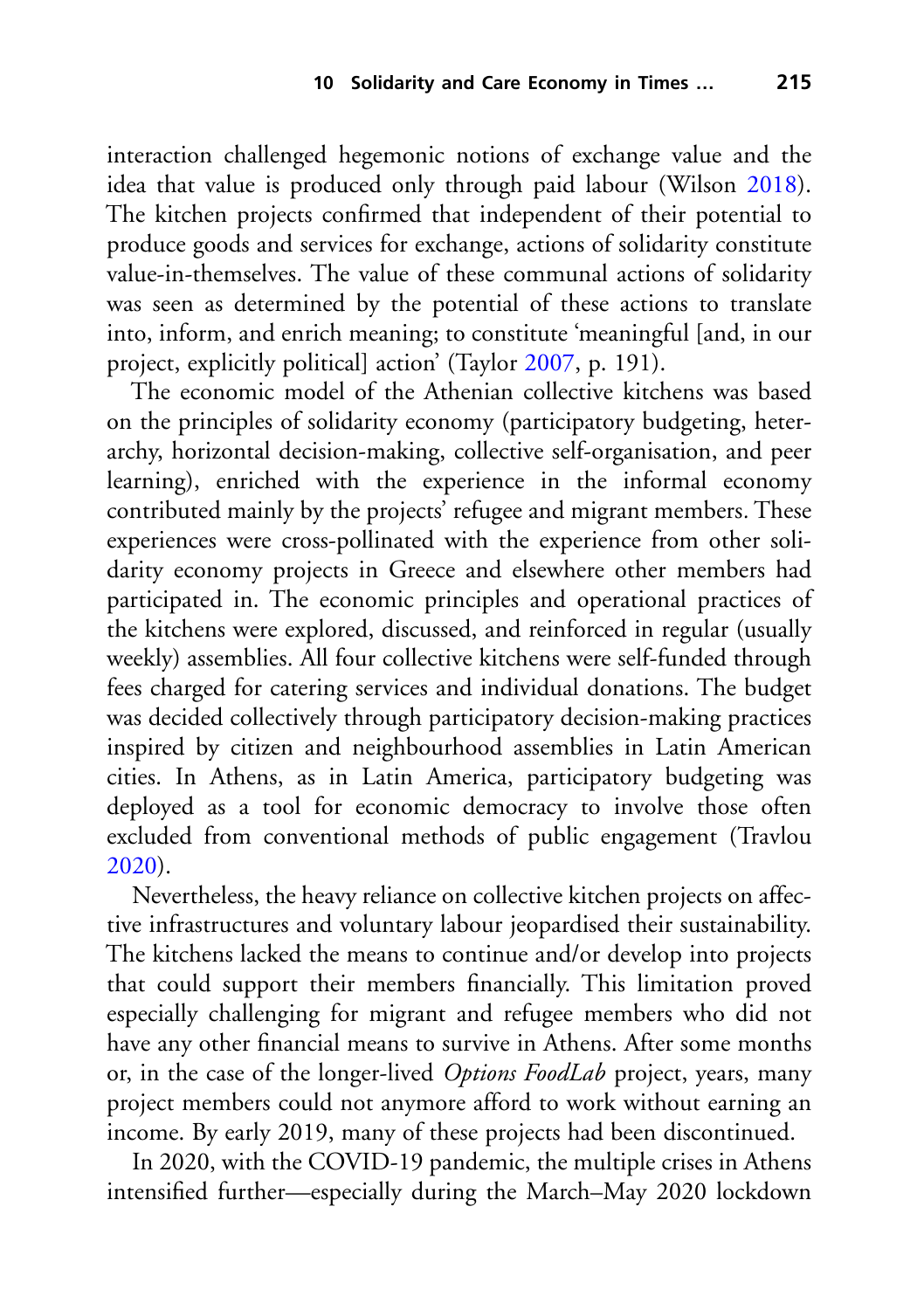(Sideris [2020\)](#page-28-7). Many people lost their employment and/or income and were unable to pay their rent or service their loans. The tourism economy paused, as international flights were reduced to a minimum, hotels had to close, and a great number of Airbnb flats remained empty during the lockdown, with a huge impact on the economy (Kordoni and Trakas [2020\)](#page-26-6). A large number of Athenians, well beyond Exarcheia and the refugee squats, would be unable to access or afford food, medicine, and items of personal protection, such as face masks, disinfectants, and soap. At the same time, refugee housing squats and shelters continued to be targeted by the police. In a recent article (Christopoulos [2021](#page-25-3) online), the conservative and anti-immigrant policies implemented by Greece's right-wing New Democracy government were explicitly compared to those of the Hungarian government. COVID-19 thus became, to borrow the term from human geographer Jess Ribot [\(2020](#page-27-11) online), a 'revelatory crisis' that laid bare and accentuated the topography of the inequalities and crises that were already there.

When Greece went into strict lockdown, the government stressed that the people of Greece had to make the short-term sacrifice of staying at home in order to ensure that '*we can soon return to normality.*' As outlined above, even before the COVID-19 pandemic, it was already evident that this 'normality' was predicated on anti-immigration policies, oppressive policing, a crackdown on social movements, housing evictions, privatisation of public property, poorly paid and precarious labour. Against the odds, in Athens, the 2020 lockdown became an opportune moment for political action: the anarchist/anti-authoritarian movement that had gone through various ups and downs in the past five years reassembled its networks of solidarity almost immediately (Travlou [2021\)](#page-28-8). In the months of the lockdown, mutual aid groups that focused on housing and refugee support proliferated in a demonstration of what Marina Sitrin [\(2020\)](#page-28-9) '. Many of these initiatives emerged from the remarkably rapid mutation and merging of pre-existing social solidarity initiatives.

An example of this rapid mutation is Kropotkin-19, a mutual aid initiative in Athens during the first COVID-19 lockdown in March 2020. The initiative was organised by members of the antiauthoritarian movement in Athens who were actively involved in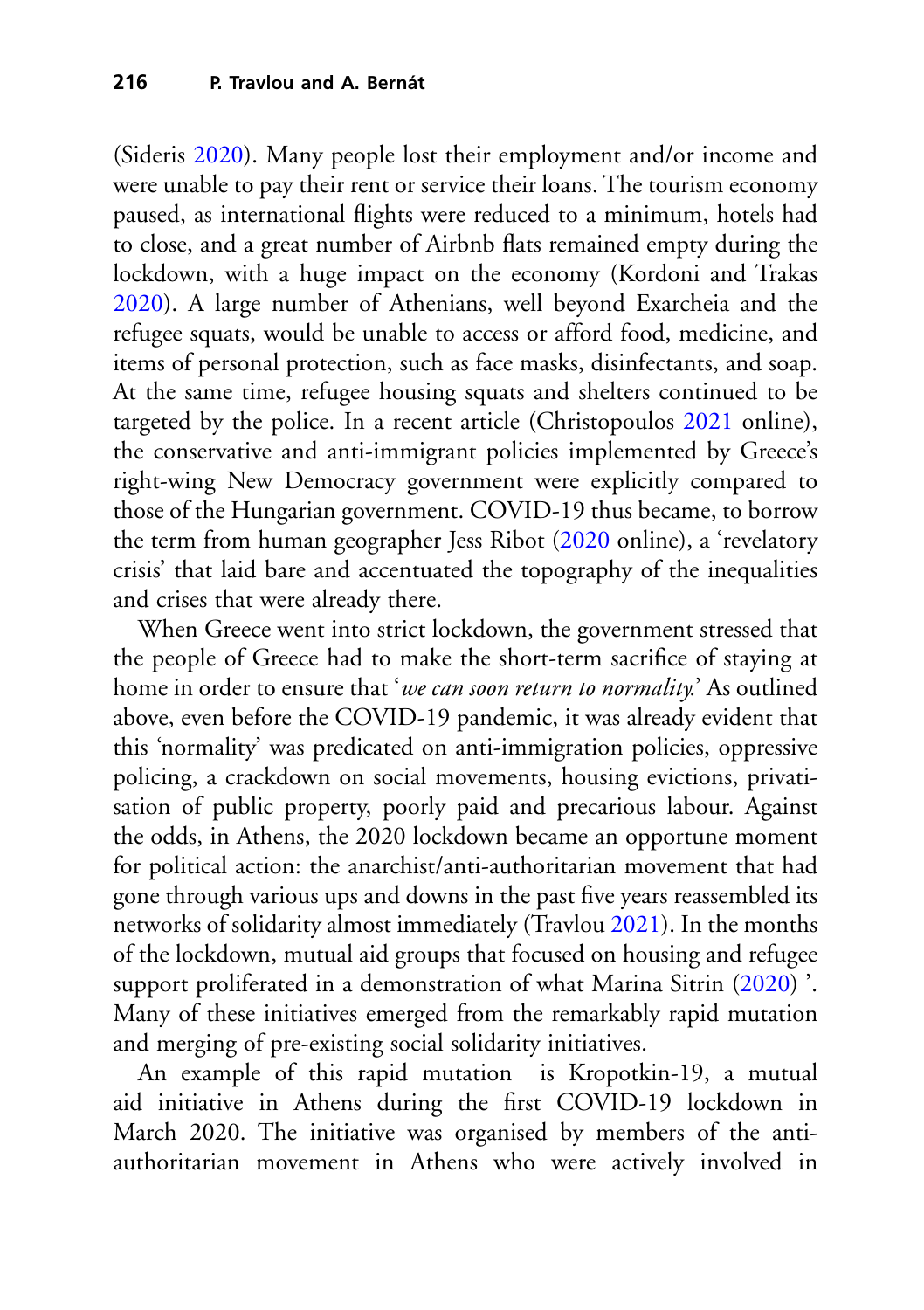housing squats, collective kitchens (including the African *OneLoveKitchen*), social clinics, self-organised schools, and other refugee solidarity collectives. Kropotkin-19 focused its actions on the provision of food and other essentials, medicine, legal and psychological support to refugees, migrants, and the unemployed. The initiative operated both online and offline. Due to the lockdown and social distancing measures, most of the communication and organisation of the group's actions were conducted online using various communication platforms—mostly open source and encrypted, such as Telegram, Jitsi, Discord, WhatsApp, and, for internal communication and the collection and delivery of food, Facebook Messenger (Travlou [2021\)](#page-28-8).

One explanation for the swift emergence of Kropotkin-19 and similar solidarity economy groups is the previous collective experience with multiple crises: in Athens, tried and proven practices of mobilising, group assembling, and networking were already in place. Interlinked mutual aid groups had already formed networks of care based on 'affective infrastructures' (Berlant [2016\)](#page-24-4)—the relations, associations, and practices of resistance that enable people to be with each other and to enact politics of care and solidarity.

### **Case Study 2: Hungary: Solidarity Economy Between the 'Long Summer of Migration' and the COVID-19 Pandemic**

The evolution of a post-millennial, grassroots-driven solidarity economy in Hungary bears only a few parallels with the developments in Greece. In Hungary, solidarity economy initiatives were embedded in the rich history of civic solidarity to vulnerable groups (people of low income, Roma, homeless, and others) that emerged during the political transition of 1989 and flourished in the 1990s–early 2000s. Despite this remarkable and extensive tradition, in the years of the financial crisis and right before the refugee crisis, the Hungarian context of solidarity economy was generally characterised by a low level of civic activity and general trust (Boda and Medve-Báint [2012;](#page-25-4) Tóth [2009\)](#page-28-10), and a relatively high level of trust in NGOs and formal associations for civic engagement and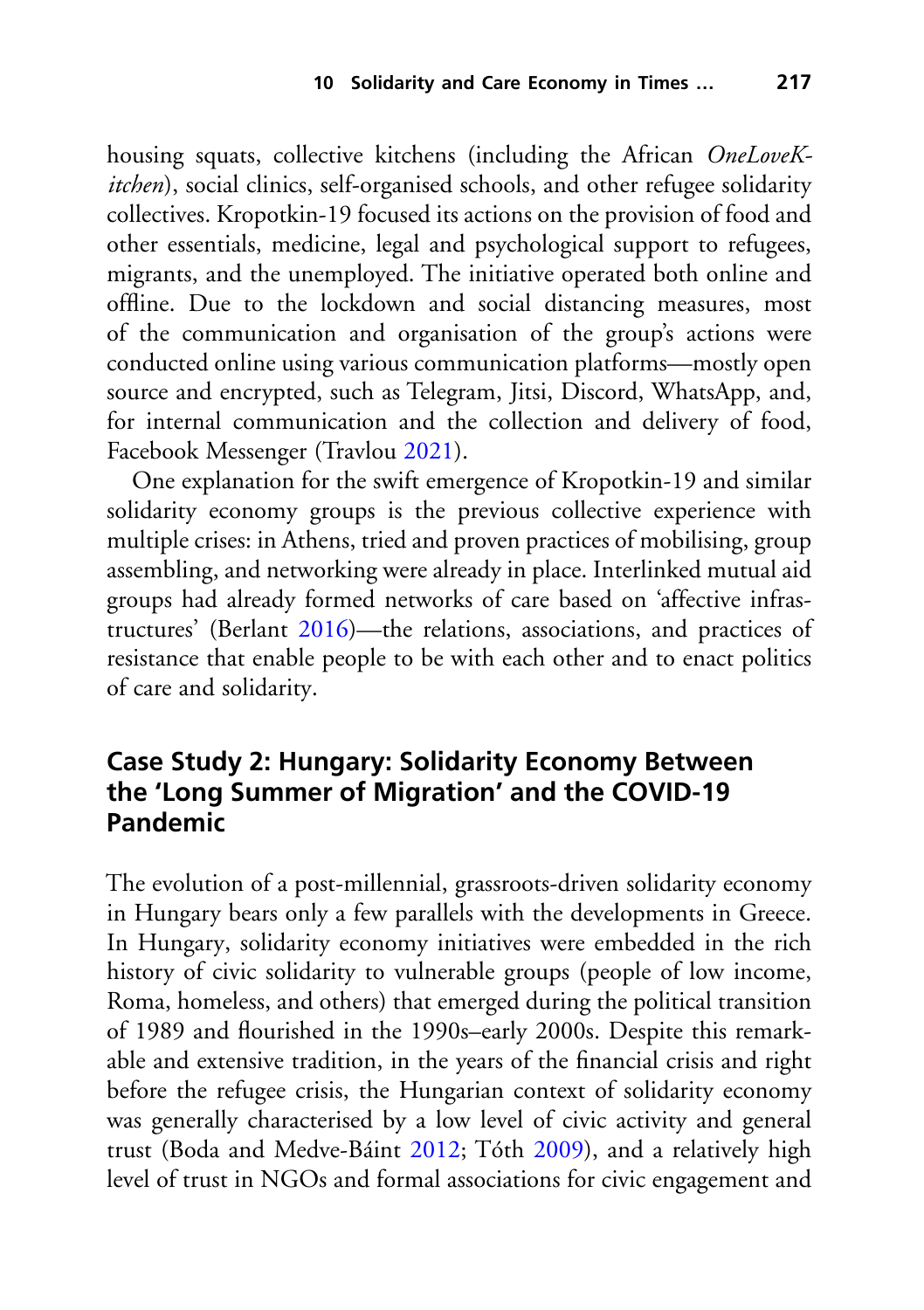participatory democracy (Eurobarometer [2013\)](#page-26-7). From the 2000s to the 2010s, however, the NGO sector weakened as the Hungarian society became increasingly more polarised politically. In the highly polarised political landscape of these years, cleavages emerged across political lines, with tribalist divisions between a pro-government 'tribe' and a diverse opposition bonded by their deep anti-government frustration.

In Hungary, the financial/economic/austerity crisis begun in 2008. Like in Greece, this crisis was unexpectedly deep and protracted. Unlike in Greece, however, civic, non-state-level responses to the crisis did not assemble into a large and vigorous solidarity movement at that time. Moreover, by 2015, when the 'migration crisis' begun in Hungary, the austerity crisis was declared as settled. The effects of the 2015 immigration in Hungary differed, in both their manifestation and extent, from those in Greece. Hungary's 'crises' were neither as multiple nor as overlapping as the Greek ones. During the so-called 'long summer of migration' in 2015, grassroots-level civic action in Hungary was predominantly taken up by volunteer initiatives. These refugee solidarity initiatives emerged in a markedly hostile political and somewhat hostile social context (Bernát et al. [2015;](#page-25-5) Hunyadi et al. [2015\)](#page-26-8). The political polarisation that, by that time, had become integral to the country's social reality and public life was instantly reflected in the public reception of the 'migration crisis.' This reception was dominated—and framed by—an increasingly xenophobic, right-wing populist governmental stance (Bernáth and Messing [2016\)](#page-25-6), to which the weak opposition and its supporters did not manage to articulate an effective response. Frustrated pro-migrant, liberal/leftist civic activists who were politically aligned with the opposition, and a significant number of nonpartisan, humanitarian civic activists, met with the unexpectedly large number of worn-out asylum-seekers, refugees, and migrants who were crossing Hungary, yet another transit country, on their journey to their ultimate destination.

Faced with the vulnerability of migrants lost around the travel hubs and cities of Hungary's migration routes, these volunteers—at the beginning, often 'ordinary locals' with little to no previous experience in civic activism—immediately found each other or joined rudimentary initiatives that often stemmed from very small groups of friends and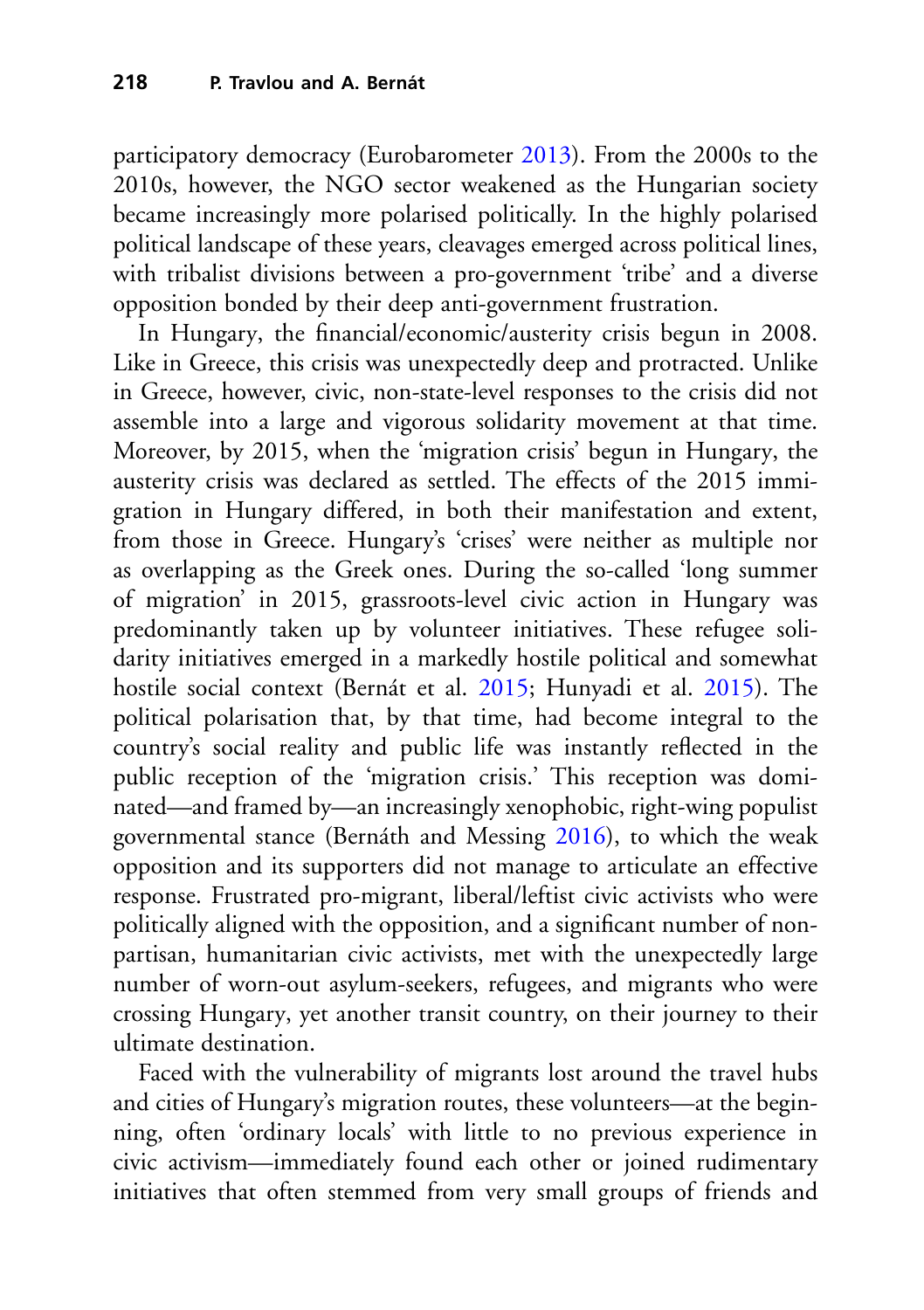acquaintances, and formed effective Facebook groups that co-ordinated solidarity actions (Bernát et al. [2016\)](#page-25-7). These 'ordinary local citizens' were independent and often lived far apart from each other but shared extraordinarily similar experiences of encounter with migrants and, also, the ethical imperative for a humanitarian, solidarity-informed response to the apparent lack of official aid. The state and municipal authorities abstained from migrant relief, obviously in compliance with the government's anti-migration policy. This government policy may have also been partly the reason for the reluctance of professional NGOs and charities to contribute to migrant relief. Hungary's large, institutional charities had the capacity and expertise to make a substantial contribution to humanitarian relief (their core activity field); nevertheless, their activity was limited to a bare minimum, especially initially. Some professional NGOs and charities with a previous record in refugee aid attributed their inactivity during the 'long summer of migration' in 2015 to capacity, resource, infrastructural, and organisational limitations. According to the political opposition and grassroots volunteers, however, the reasons for this inactivity were political (Bernát [2016\)](#page-25-8).

By contrast, a more political motivation than they themselves were prepared to acknowledge was often attributed to the grassroots volunteers. Refugee solidarity in Hungary was borne in the strong political headwind of a wider political movement against the government's anti-immigration policy (Kallius et al. [2016\)](#page-26-9). At first sight, therefore, refugee support looked like a fundamentally political, oppositional act. This image was propagated intentionally by the pro-government media and also, for different reasons, by the oppositional media. This thesis, however, was only partially true. Based on the interviews and focus groups with refugee support volunteers conducted by one of the chapter authors, political motivation was only one of the reasons for joining this solidarity endeavour. The volunteers' motivation comprised three principal sets of motives: Dominant among these was not a political, but rather an altruistic motivation, stemming from solidarity and empathy that urged to be articulated in a real, personal contribution of care for, and support to, those in need. The political motivation, stemming from outrage and the intention to express oppositional views, was less prominent. Typically, a third motivation was also present: one linked to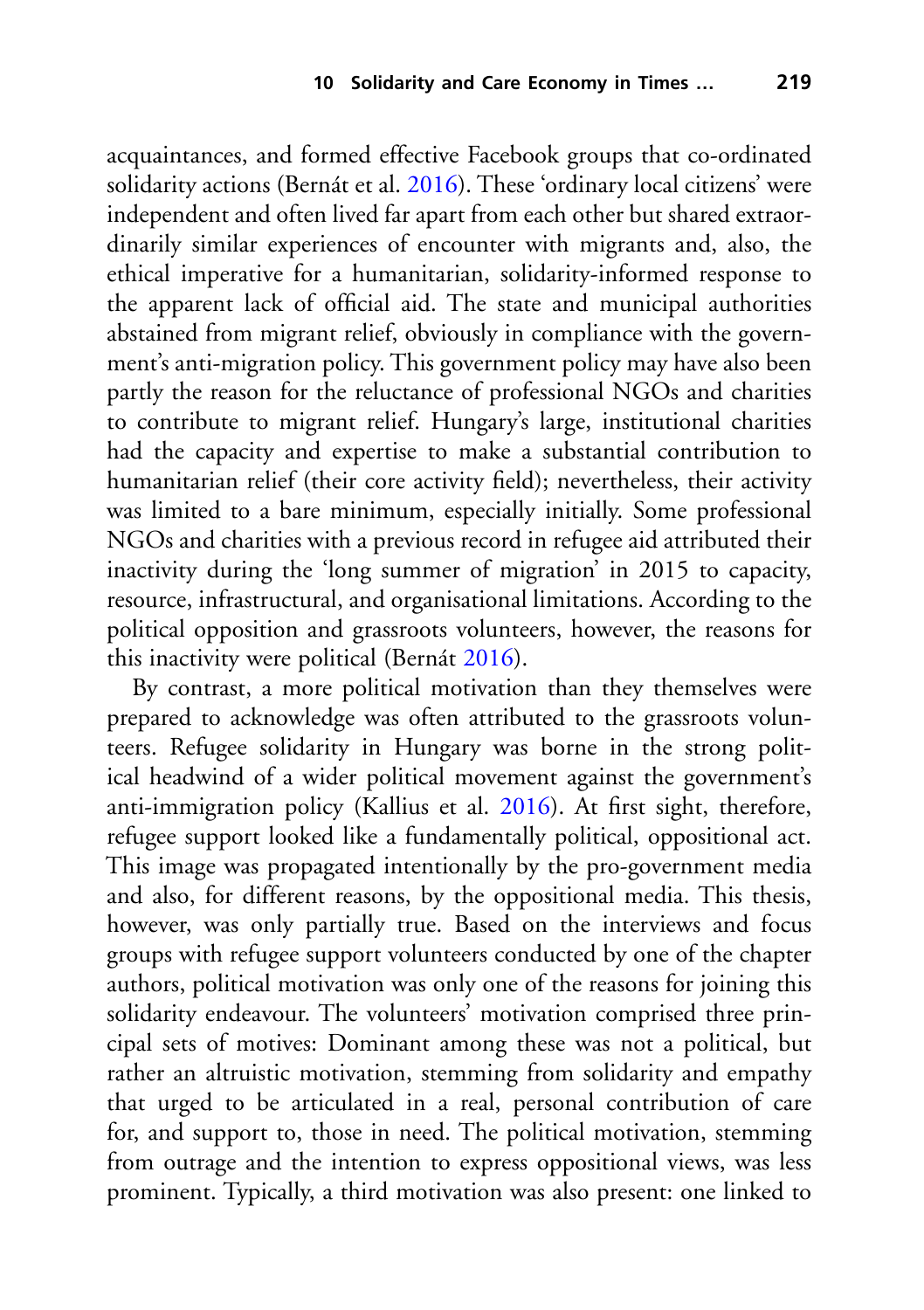affectedness and driven by emotions such as duty or sadness. This motivation was often based on some common ground between the volunteers and the recipients of support, such as the volunteers' immigrant or Arab background or family relations, or a personal experience of exile (Bernát et al. [2016\)](#page-25-7). These three principal motivations often overlapped and were realised in a complex manner dominated by altruistic, humanitarian motives. The simplistic explanation of the motivation for refuge support activity as politically oppositional cannot, therefore, provide an adequate understanding of how the solidarity movement emerged, operated, and was represented in Hungary.

The reluctance of official, professional aid providers to mobilise in a humanitarian and migration crisis larger than anything Hungary had experienced since WWII created a 'solidarity void.' This void was filled by initially independent but very quickly networked volunteers: online networks of refugee solidarity (mainly Facebook groups) rapidly grew to include tens of thousands of members. These citizens' initiatives introduced a new kind of solidarity economy in Hungary.

In Hungary, like in Greece, grassroots initiatives operated without any legal status or formal registration and were not related to any established NGOs. The lack of legal status was a condition of both freedom and constant anxiety. Freedom was experienced mostly at an emotional level, while anxiety characterised the operational level: activities such as the collection and distribution of donations by organisations that lacked official recognition and whose actors were merely private persons as actors, or issues related to taxation, bookkeeping, and the compliance with hygiene regulations in community kitchens and food distribution venues. The anxiety generated by the irregular legal status of the refugee solidarity initiatives was further exacerbated by the increasingly hostile tone of governmental communications that directly targeted the new grassroots initiatives and the civic sector in general. This anxiety was also reinforced by the extreme right-wing threats expressed occasionally in more or less explicit terms by xenophobic actors.

Hungary's refugee solidarity economy required few specific skills, which were contributed by a few medical and legal professionals, translators, and logistics/IT experts. Most of the tasks fulfilled by the volunteers required little or no special expertise but skilful organising. The basic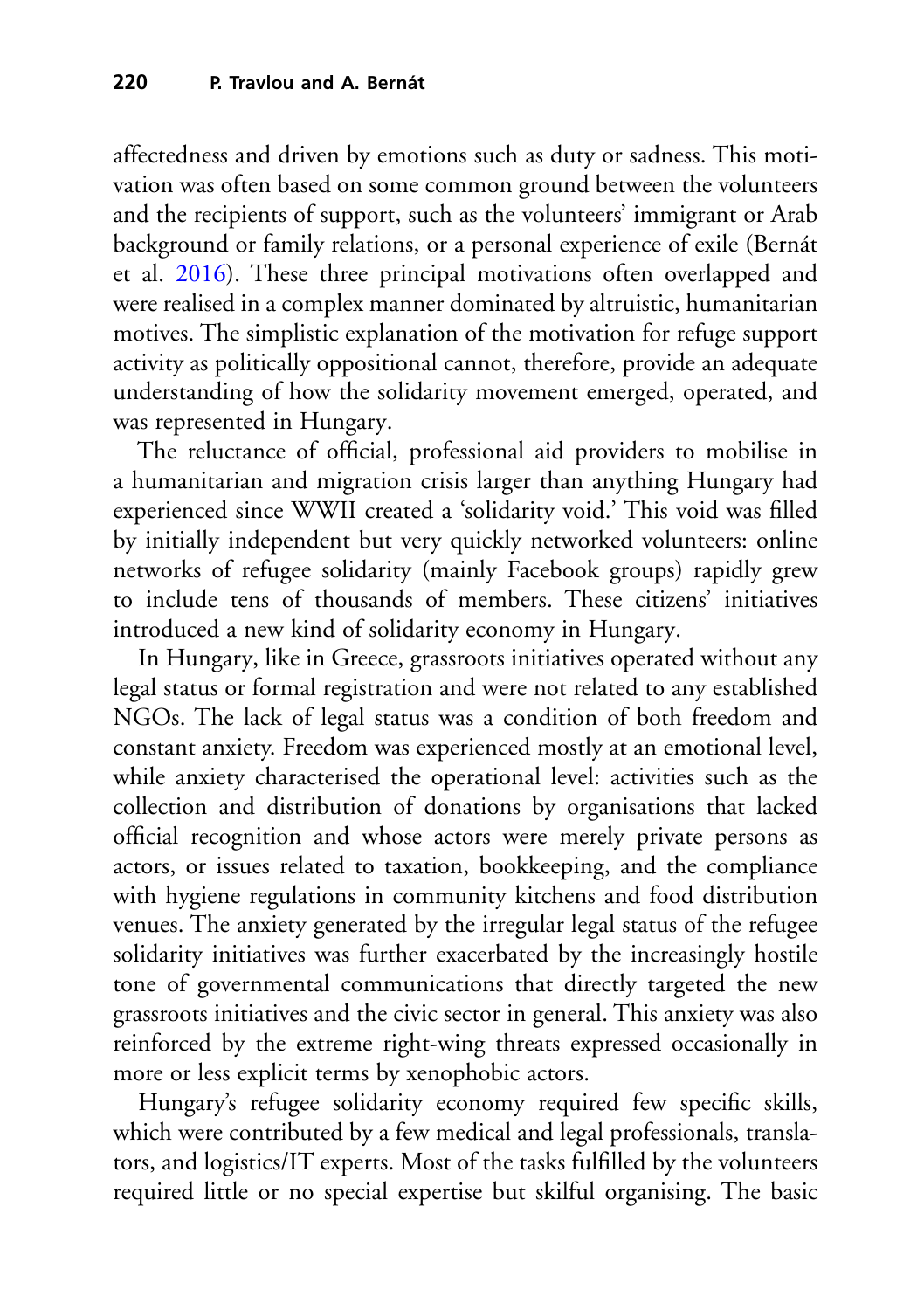platform for organisation, as well as the gate to on-site solidarity work, was Facebook groups and websites. It was the setting up and operation of these websites that made the joining or recruitment of volunteers, organisation of the offline activity, fundraising and collection of donations, and the internal and external communication of, and awareness-raising by, these refugee solidarity groups highly effective. 'Going online to act offline' speeded up and eased both the online and offline activities and provided a low entry threshold for anyone willing to contribute with donations or voluntary work.

Refugee solidary groups in Hungary developed a hybrid, onlineoffline operational setting that was unique among similar groups across Europe. The intensity of the presence of solidarity grassroots groups in the social media, as well as the efficiency of Facebook groups in offline activity, provided several lessons to both the activists and outsiders (Bernát [2021\)](#page-25-7). Activists faced the migrants' demand for support—a demand that grew rapidly and unexpectedly. At the same time, there was a similarly burgeoning supply of volunteers eager to join the movement, both online, as Facebook group members, and offline, as on-site volunteers helping with donations and organisational tasks. The acceleration of the demand for and supply of support forced the grassroots groups to continue improving their internal communication and operational methods to fulfil on-site demand for aid and donations and also to continue developing their external communications. As a new grassroots phenomenon, Hungary's refugee solidarity movement attracted media attention and generated public awareness to a remarkable extent.

The refugee solidarity movement remained active only for the relatively short time that refugees and migrants were present in the country. The Hungarian chapter of the 'migration crisis' lasted for only five months (June–October 2015) before severe legal measures and the physical closure of Hungary's southern borders blocked the entry of migrants. As migration routes shifted around the now practically sealed country, the migrant solidarity movement withered away. The short lifetime of Hungary's refugee solidarity movement may seem to suggest that this type of solidarity economy is viable only during crises but cannot make a sustainable contribution to 'regular' support activities such as those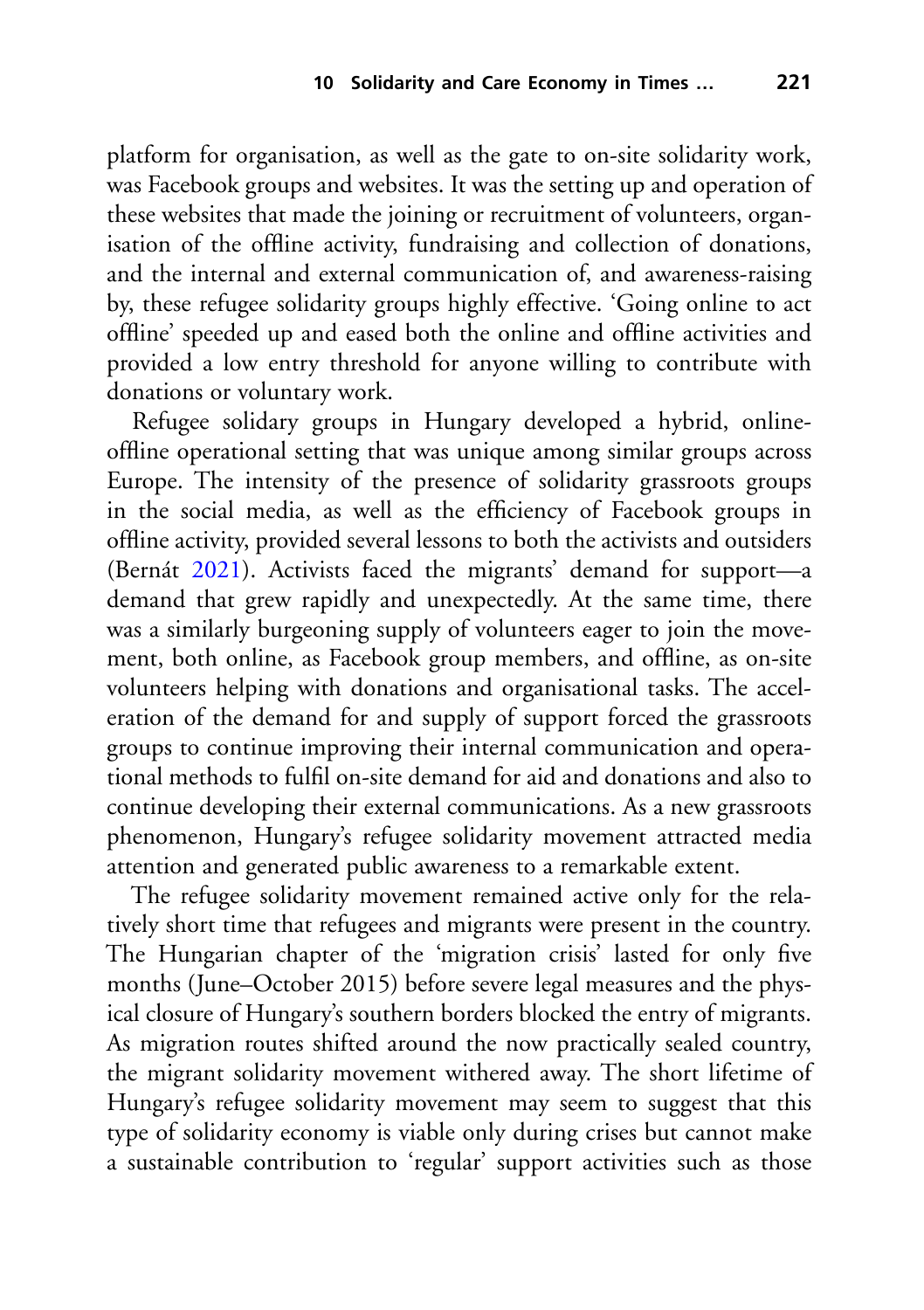addressed to local poor, homeless, and other vulnerable people, in the country, at least to a large extent and on the long run.

A similar solidarity movement emerged in Hungary in response to the next crisis, the COVID-19 pandemic (since March 2020). Due to the distinct nature of the COVID-19 crisis, this movement differed in aims, actions, and forms from that of migrant/refugee support were actuated by various volunteers and brought together a more diverse activist circle. In a broad sense, during the COVID-19 pandemic, almost anyone could be either a victim or an aid provider. For this reason, the pandemic affected a much broader and heterogeneous segment of the Hungarian society than the refugee crisis. The direct, public healthrelated threat combined with the pandemic's indirect social impacts. The lockdown measures, unlike anything ever experienced by most people in Hungary, came suddenly and affected almost everyone, but to very different degrees. Both the health and the social impacts were the most severe for people belonging to 'high-risk groups'—mainly older people and the chronically ill; active wage earners mostly suffered from the threat of the loss of income; families with children, whose homes turned to be offices, schools and private spaces at the same time, frontline workers, such as medical staff or those basic operating infrastructure such as public transport and retail, were also exposed to the risk of infection, and also to overworking and exhaustion.

The COVID-19 pandemic emerged in most European countries almost simultaneously. Like the refugee crisis, it unfolded in several countries almost instantaneously; therefore, the grassroots responses to this crisis, including the emergence of a solidarity movement in Hungary and Greece, present several parallels. In both countries, in addition to the health risks caused by the virus, various forms of confinement and lockdown affected almost all spheres of daily life (economy, work, study, and leisure). The lockdown measures not only limited or significantly transformed working, schooling, and private life, thus causing daily frustration and angst many found difficult to cope with but also increased the number of people who were affected very acutely: people who were older, chronically ill, or otherwise at a higher risk of severe infection and thus having to self-isolate; families with children; frontline workers (e.g., medical professionals, shop assistants, bus drivers), workers in hospitality,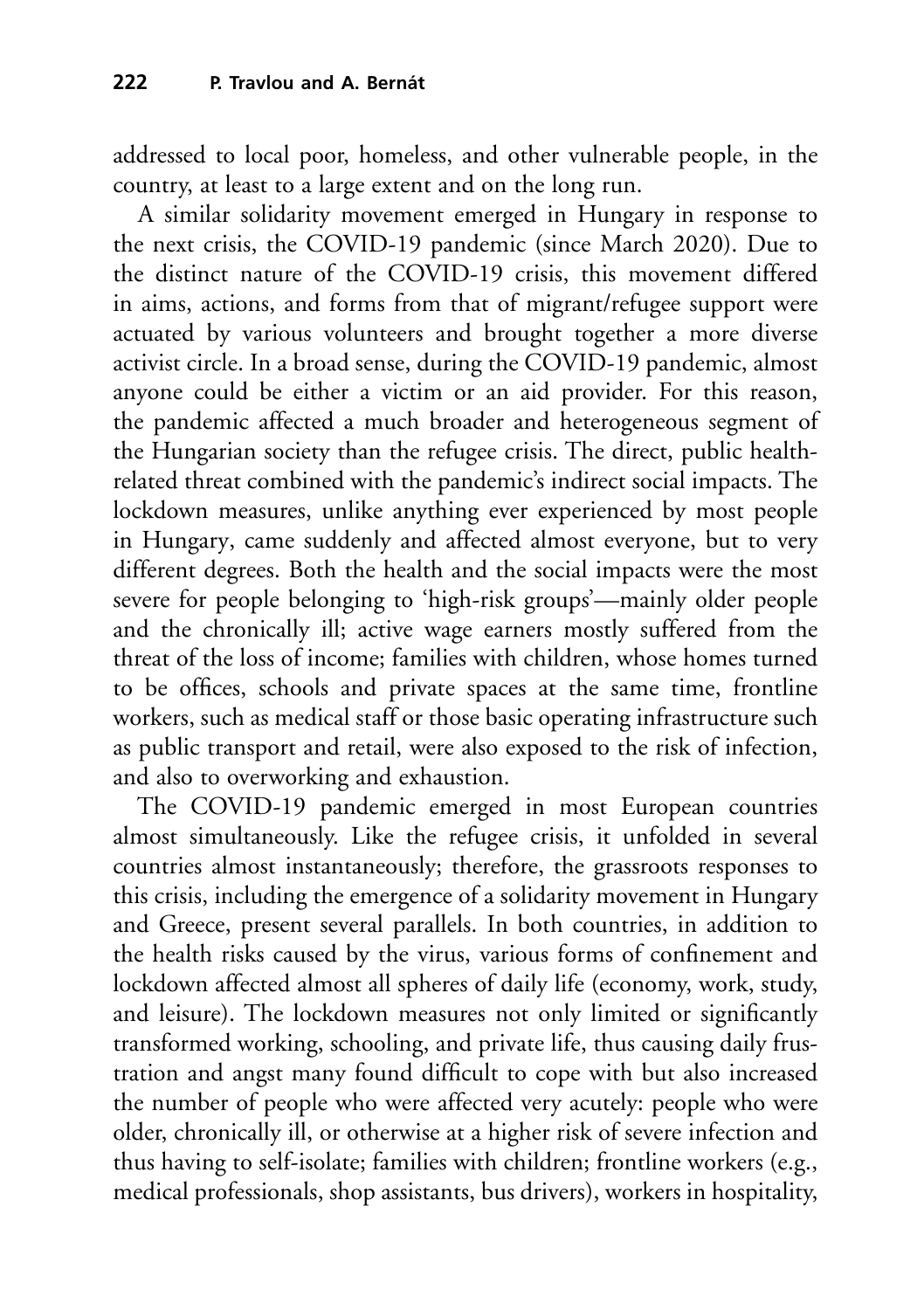catering, tourism, and the cultural industry and gig economy, who were suddenly left without an income.

The broad range of those hit hard by the pandemic, directly and indirectly, induced compassion and revived and transformed the solidarity economy in Hungary (and in most European countries) almost immediately, just like the 'refugee crisis.' The solidarity economy initiatives that emerged in response to the COVID-19 crisis included a wide range of actors from the state and the civic sectors, from established (health and social) care institutions to private companies and volunteer grassroots groups and individuals. A relief movement driven by civic solidarity tried to respond to the wide range of health-related, economic, and emotional needs of their fellow citizens. Support was provided by a wide variety of citizens—practically by anyone who was willing to help by shopping for older neighbours, donating food to others in need, establishing a Facebook page to broadcast evening storytelling to children or free yoga classes. The variety of the initiatives triggered by the pandemic and stemming from an ethos of solidarity was endless.

Due to the very nature of the COVID-19 pandemic and the requirement to avoid face-to-face contacts, these civic actors who responded to the pandemic organised solely online. The online activity was, therefore, even more, pronounced during the pandemic than during the 'long summer of migration' in 2015. The aims, target groups, activists, activities, and time span of the COVID-19-related initiatives in Hungary were much more diverse than those during the 'long summer of migration.' Although some activities, such as the provision of food and other in-kind donations (e.g., sanitary products, medicine) to older people, unemployed, people of low income, or other persons at risk, were similar to those undertaken in 2015, new target groups, with new needs, were also identified: frontline workers (mainly medical staff) received quality hot meals or other food prepared by workers in the catering industry, at restaurants that were anyway closed to business due to the pandemic; medical staff were invited to stay free of charge, or for a low price, in unused Airbnb properties, etc.

The COVID-19 pandemic in Hungary added a new layer of meaning to solidarity and care provision—a layer that, arguably, may constitute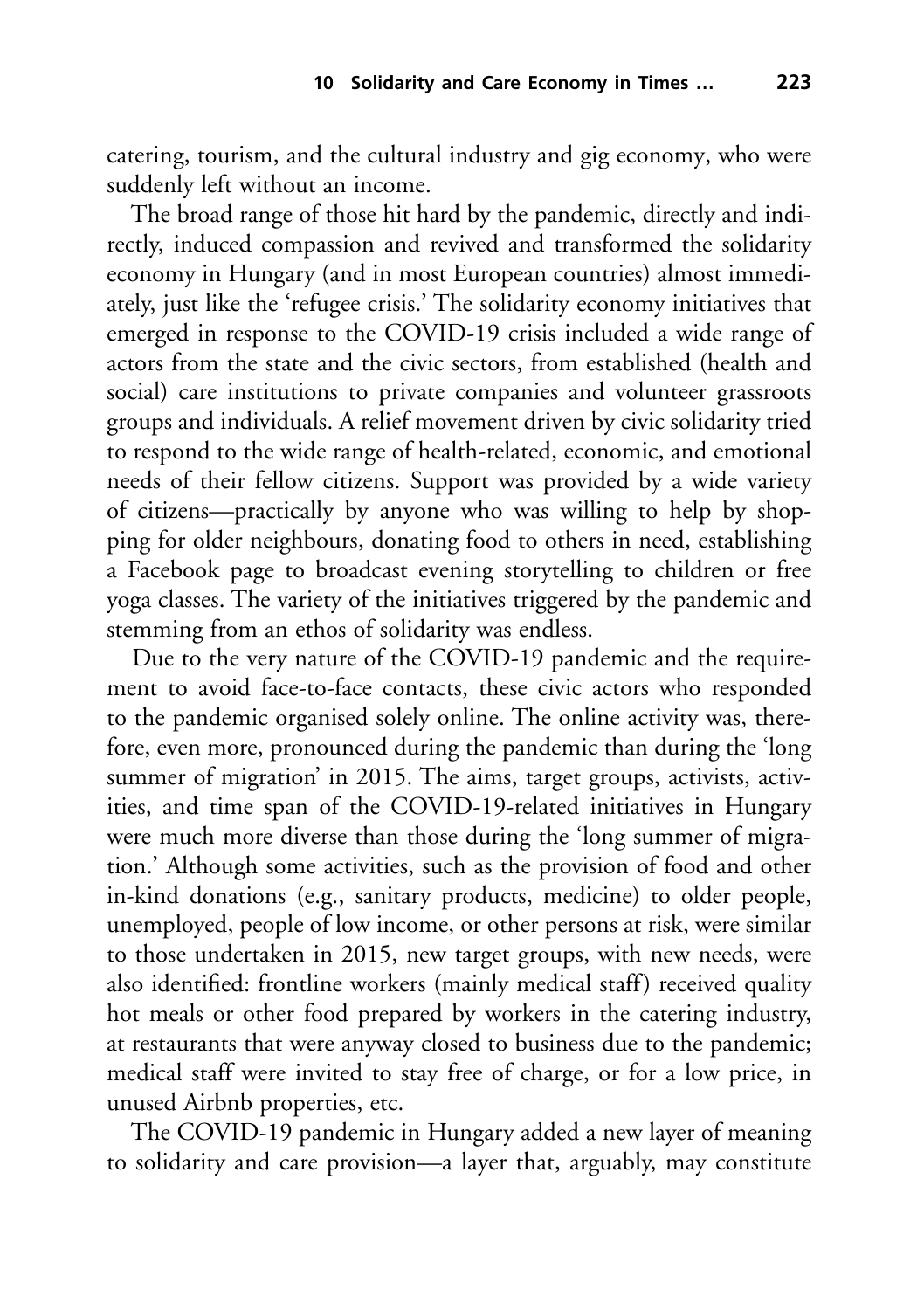an extension of solidarity economy: activities that catered for stereotypically middle-class preferences, such as yoga and workout sessions, online cultural events (e.g., theatrical and other performances), or other forms of entertainment (films, live discussions on art or cultural products, etc.), and which were limited or discontinued due to the pandemic, were provided partly through solidarity economy networks. While maintaining the core aim of providing relief in a difficult situation, nevertheless, this new kind of 'care' stretched the original definition of solidarity economy, as well as the meaning of 'donation,' 'donor,' 'recipient,' and 'non-monetised activity.' In the case of online cultural events, such as theatre plays, for instance, the cultural product itself can be construed as 'relief': a donation to recipients in (non-monetary) need. The donor (the theatre, actors, or company), however, was also in (both monetary and non-monetary) need. The provision of such a donation to the audience (also) served as a promotion of future performances that may be paid events, which, in turn, may be perceived by the paying audience as a form of support for artists left without income. This transformation, and the complex interrelation between solidarity/care economy and the wider context of the traditional market relations within which the latter operates, generate new questions for research and practice.

## **Solidarity and Care Across Crises and Borders: Lessons from Greece and Hungary**

The initiatives of refugee/migrant solidarity in Greece and Hungary were similar in both their grassroots character and their range of activity: in both countries, the primary objective of these initiatives was to support migrants with their basic needs, such as food, clothing, medical care, and physical and legal safety (including legal counselling), while actively involving them in grassroots political action and the processes of active citizenship. Beyond these similarities, however, solidarity economy initiatives differed between these two countries, owning to the distinct conditions of solidarity infrastructures, the different relative strength of supportive political movements, and wider reception of refugees/migrants by the host society in Greece and Hungary.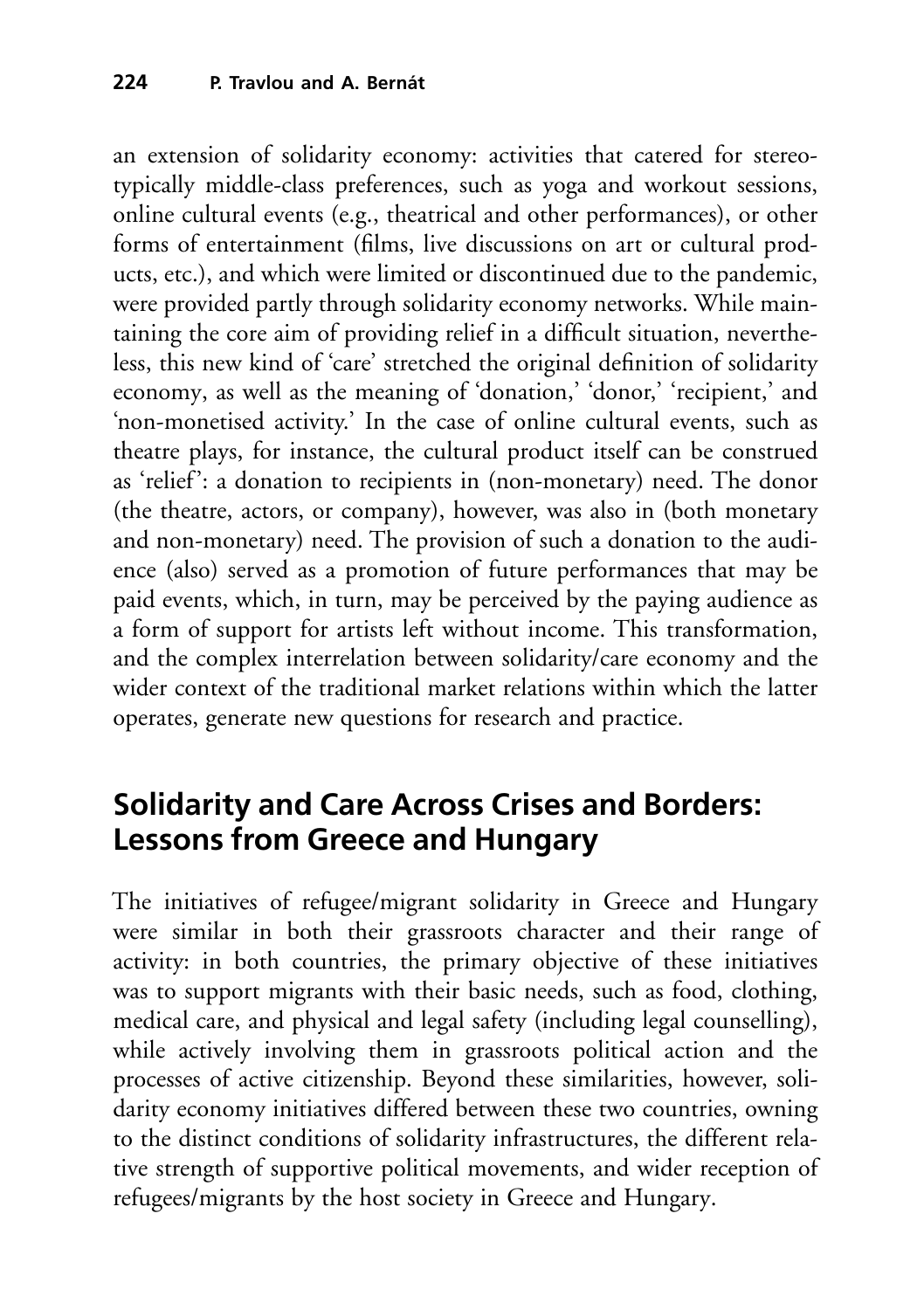As the first EU member country on the Eastern Mediterranean migration route, Greece had been receiving migrants/refugees for much longer before 2015, and at much higher numbers than Hungary, and had also attracted many more foreign volunteers/activists. The accommodation of these activists was another need to be addressed within the framework of solidarity economy, which had already developed, matured, and diversified in response to the austerity crisis. In Greece, the solidarity economy movement was called and had the infrastructural capacity to produce sustainable solutions on a relatively large scale. Athens' collective kitchens, with their comprehensive remit of provision and their location within a constellation of other interacting initiatives of solidarity economy (Travlou [2020\)](#page-28-3), exemplify an attempt to fulfil this call. The remit of solidarity economy initiatives in Hungary, however, was limited to addressing the basic needs of exhausted people who had travelled for a long time and wanted to keep going until they reached their destination(s). For them, Hungary was only a transit country, typically a few-days-long section of the journey. Solidarity actions and donations were in line with this: distribution of basic, take-away food, durable clothes appropriate for travelling and physical activity, medical and legal assistance, and practical guidance on how to continue the journey. The accommodation was only offered on limited occasions and only for a few nights; legal assistance and practical guidance were only about matters of immediate relevance in the transit country, and no foreign activists were present.

For over a decade, both Greece and Hungary have been affected by the local deployment of global crises. Notwithstanding their different social and political context, pace, and, to a lesser extent, particular focus, in both countries, local grassroots responses to these crises charted the evolution of solidarity economy. The emergence of the solidarity economy in Greece was, quite clearly, a response to the austerity crisis that begun in 2008 and, over a decade later, is still ongoing. This crisis overlapped with the acceleration of migrant arrivals to Greece since 2015 and, since 2020, the COVID-19 pandemic. These overlapping crises set the context for a solidarity economy that continues to develop and mutate as its targets, and participant actors are shifting, and its practices are transforming; yet remains driven by a coherent set of principles.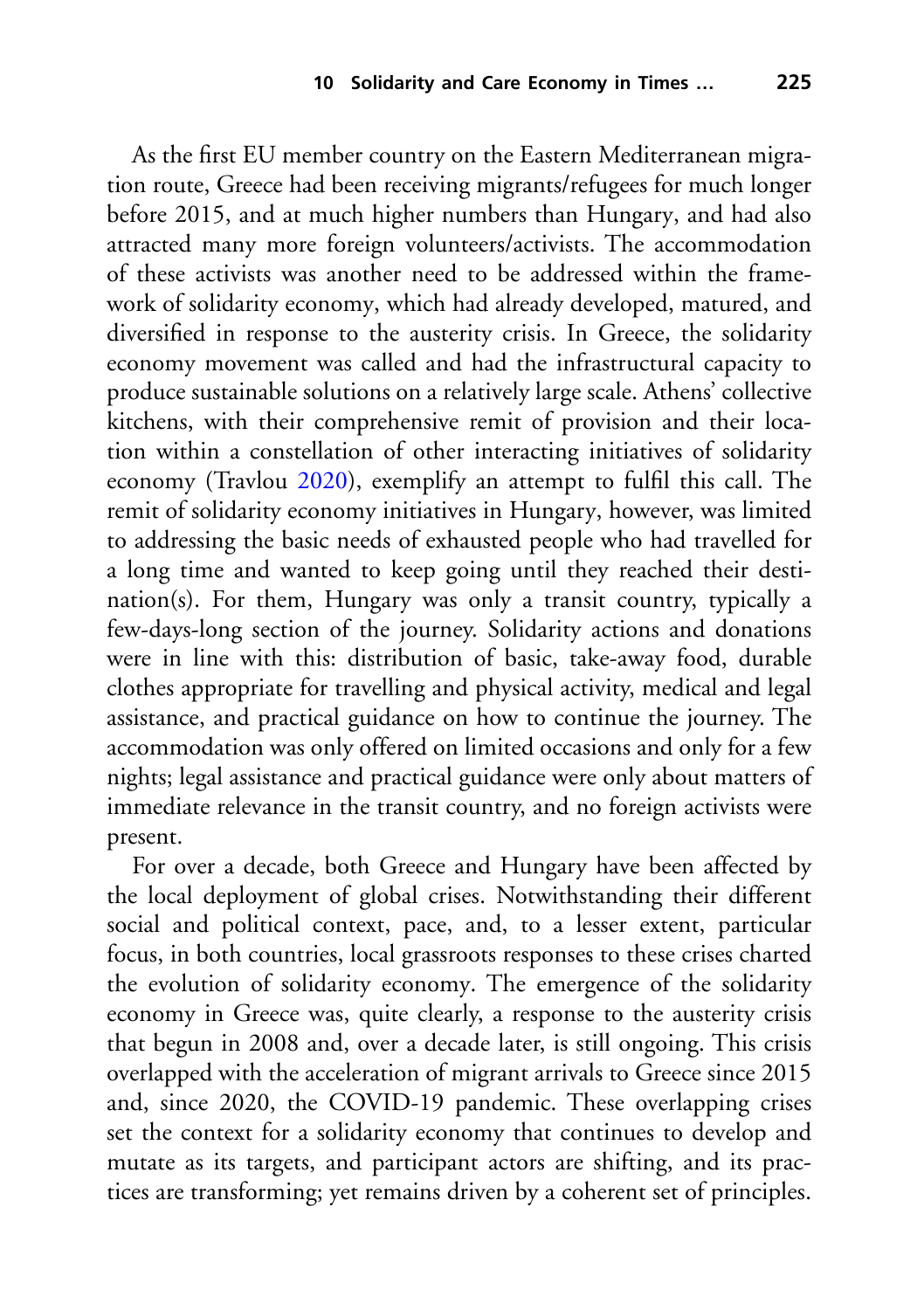This continuity is evident, despite the differences between the drivers and nature of, and damage caused by, each of the multiple facets of crisis. The uninterrupted evolution of the solidarity economy in Greece is also related to an effect common across the three pulses of the long, multiple crises that continues to affect the country: material deprivation—poverty, loss of income, housing, etc. Material deprivation has conditioned the constant leitmotif of goals and interventions across the various practices of solidarity over the last ten years. Community kitchens, housing squats, and volunteer activists and grassroots organisations that have persisted across these years exemplify this continuity (Travlou [2021\)](#page-28-8).

A similar continuity has not been manifested in Hungary, where the solidarity and care economy initiatives during the country's financial crisis were rarer, shorter-term, sometimes delayed, and often not closely interlinked. Although the challenges facing the Hungarian society were similar to those in Greece, organised grassroots responses of economic solidarity and care were sporadic. In Hungary, the financial crisis was instead addressed either through state-level measures with a strong focus on employment rather than welfare or through individual initiatives, such as the escalation of the emigration of Hungarians to the UK, Germany, and other Western European countries. The solidarity movement that emerged in Hungary during the 'long summer of migration' in 2015 was not, therefore, built on the foundations laid by an earlier movement. In Hungary, the birth of a grassroots-based, solely voluntary, often (but not exclusively) politically radical solidarity economy came later, with the spontaneous solidarity to migrants and refugees crossing the country in 2015. The 'long summer of migration' was the childhood of this civic movement, with all its inspiring revelations and childhood diseases. As migration through Hungary effectively ceased in late 2015 due to the legal and physical barriers erected by the state, the migrant solidarity groups also ceased their activity and soon faded away.

This pattern of discontinuity and interruption of solidarity economy was repeated in the next crisis in Hungary, the COVID-19 pandemic (March 2020). At that time, although the underpinning principles and motivations of the solidarity economy activists were similar, no continuity, in either actors or practices, with earlier solidarity economy initiatives could be detected. The differences, in scope and actions, between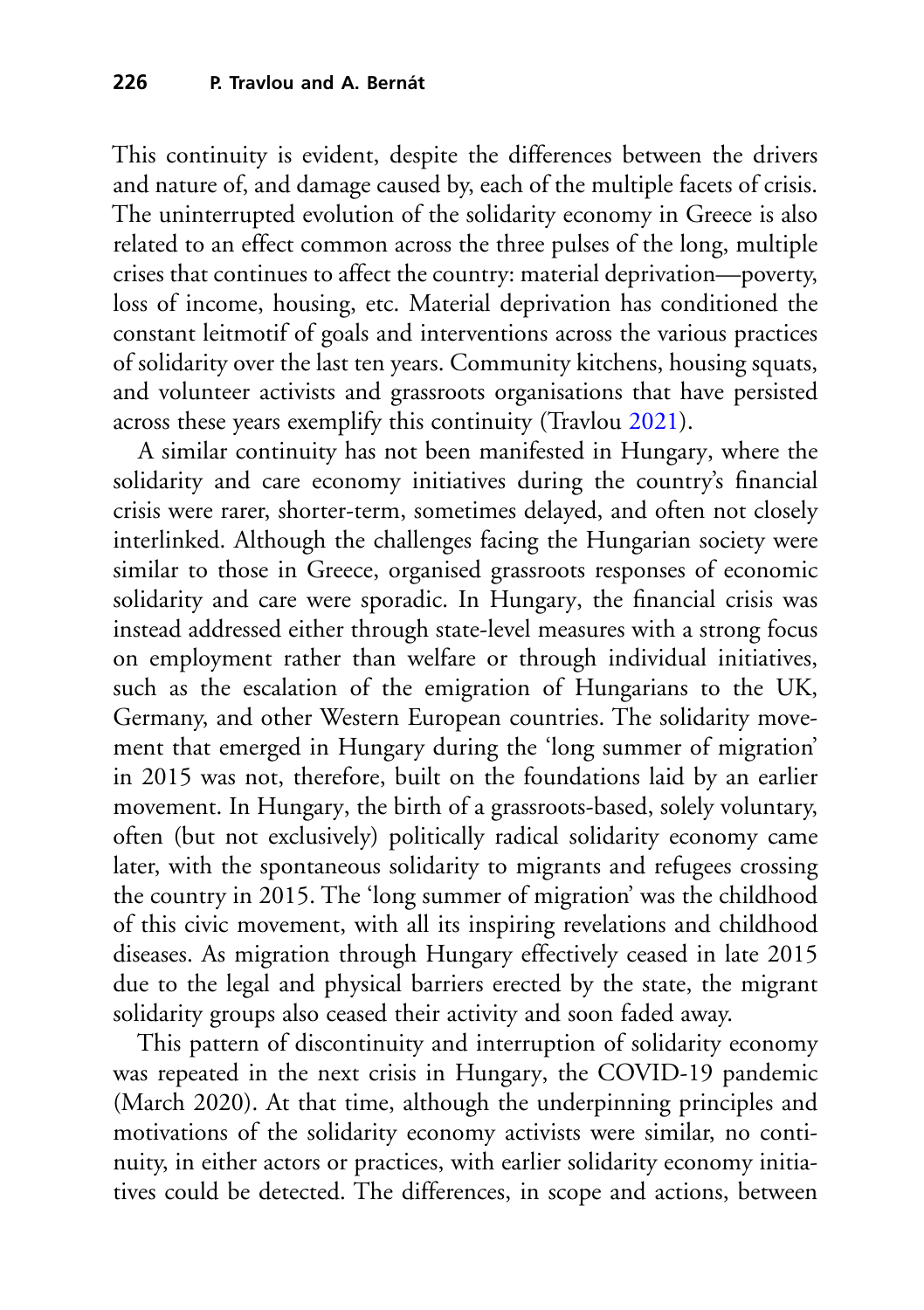the solidarity-motivated responses to migration and the COVID-19 pandemic could perhaps be explained—but only in part—by the different nature of these two crises. The migration in 2015 was part of a global movement of people from particular places of origin: sites of armed conflict and/or deprivation that left them without a home and livelihood and propelled them to a perilous journey to an uncertain future. The global pandemic, on the other hand, affected most countries in the world almost simultaneously: directly, as an epidemic threat, and indirectly, through its economic and social impacts that were surprisingly similar in most countries of Europe.

In both Greece and Hungary, solidarity economy initiatives transformed and proliferated in the COVID-19 pandemic in terms of scale, participants, the interconnection between projects, and range of activities. This expansion stemmed from several factors: the duration (in Hungary, longer than the 2015 migration crisis) and risks of the pandemic, the number of people that could potentially support solidarity economy initiatives, and, also, the ways with and extent at, these people could interact. The pandemic condition also increased the range and scale of goods and services that flowed through solidarity economy networks: there were more volunteers and a higher contribution of labour and donations. During the peak of migration, in both Greece and Hungary, solidarity was mainly (although by no means exclusively) directed to people outside the personal network of participating activists. During the COVID-19 pandemic, however, this circle of solidarity expanded to also include people from the close personal network (family, friends, neighbours, etc.) of solidarity actors. It could perhaps be argued that the COVID-19 pandemic encouraged solidarity economy networks to assume a more horizontal topology.

In addition, in both Hungary and Greece, the social impact of the pandemic was much stronger than that of migration. Firstly, it was the risk of infection, which concerned everyone, but was particularly high for older people and the chronically ill. The latter was in dire need of support, both in order to avoid infection and to cope with the consequences of confinement and the drastic restriction of their everyday activity. Due to the lockdown measures, new vulnerabilities also emerged among healthy adults and children: students struggling with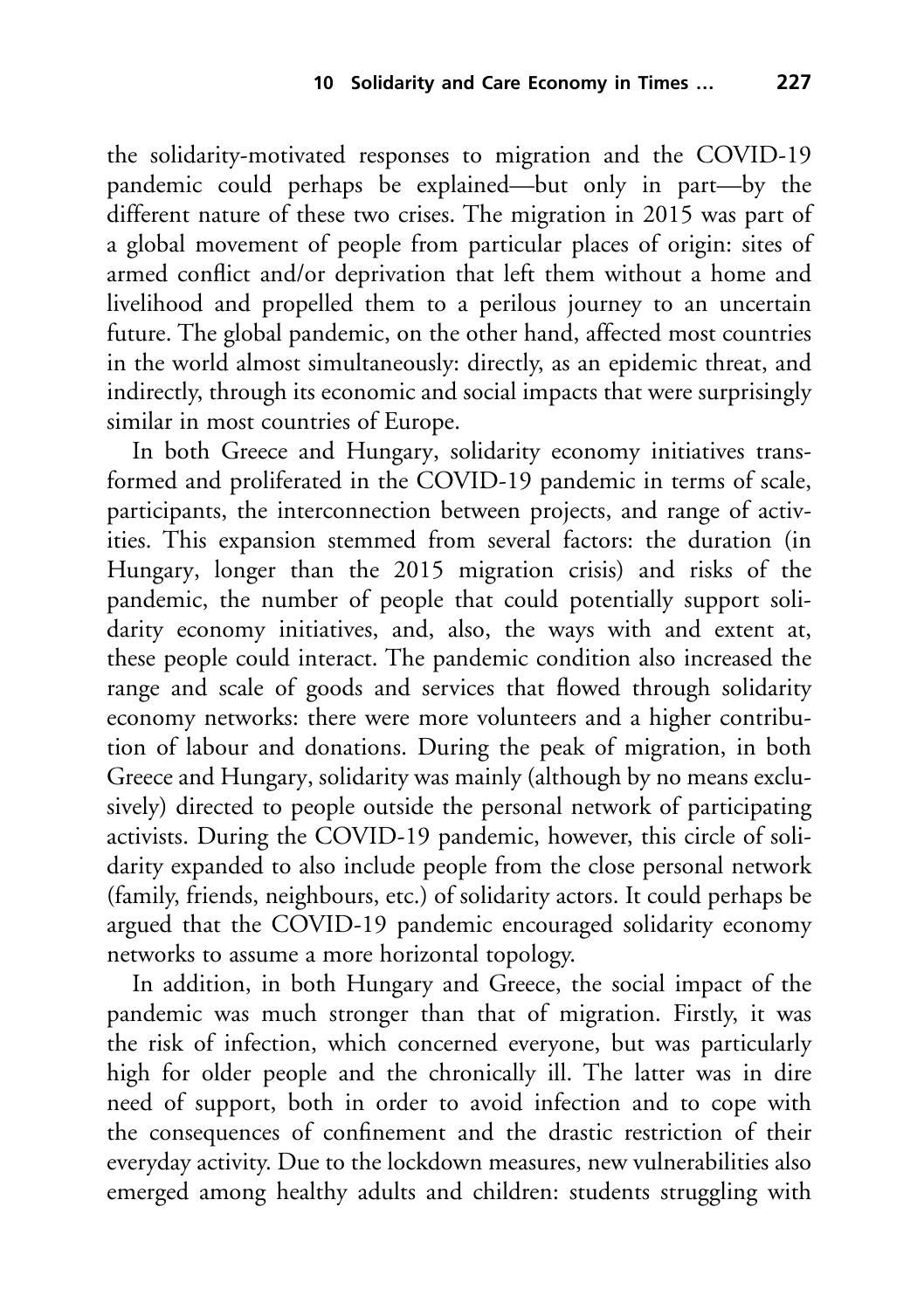online education; adults struggling with working from home; families juggling the challenges and tensions of confinement at home; workers on compulsory leave from work, faced with the prospect of income loss or unemployment; overworked medical staff struggling with burn-out, the trauma of mass morbidity and mortality, and the fear of infecting family members; the multitude of (the often overlooked) frontline workers (shop assistants, bus drivers, pharmacists, hospital cleaners, supermarket and public transportation staff, etc.). The cross-sectional character of the COVID-19 pandemic posed new challenges that reshaped the networks of solidarity and care.

The COVID-19 pandemic did not unfold in a vacuum: in both Greece and Hungary, it ravaged societies that were already impacted by long-term austerity and accentuated and laid bare the multiple oppressions and vulnerabilities experienced by the poor, the unemployed, the ill, and older people—those who, historically, had been the key focus of grassroots solidarity economy initiatives. At the same time, the pandemic demonstrated the precariousness and vulnerability of many of those hitherto considered to be on the safe side of the capitalist economy: middle-class families, employees in formerly thriving businesses, successful artists and other cultural workers, entrepreneurs in tourism and the gig economy, etc. Whole industries that were portrayed as the 'winners' of the last austerity crisis, such as tourism, hospitality, and other sectors of the gig economy, were decimated and became potential recipients of state or charitable aid, while workers were thought to be lucky if they could weather the lockdown without substantial impacts on their health, wellbeing, and/or livelihood. These people, and the challenges of confinement that traditionally had not been key concerns of the solidarity economy, gained relevance.

Mutual aid proliferated in these conditions, as various groups that were heavily impacted by the COVID-19 pandemic took it upon themselves to help each other as 'victims' and aid providers of the pandemic at the same time. In Hungary, tourism entrepreneurs (from a oneproperty Airbnb business to large hotels) offered their unused properties free of charge or at a reduced price to medical staff and other frontline workers who needed an alternative accommodation to protect the family from potential infection or to reduce commuting to work during the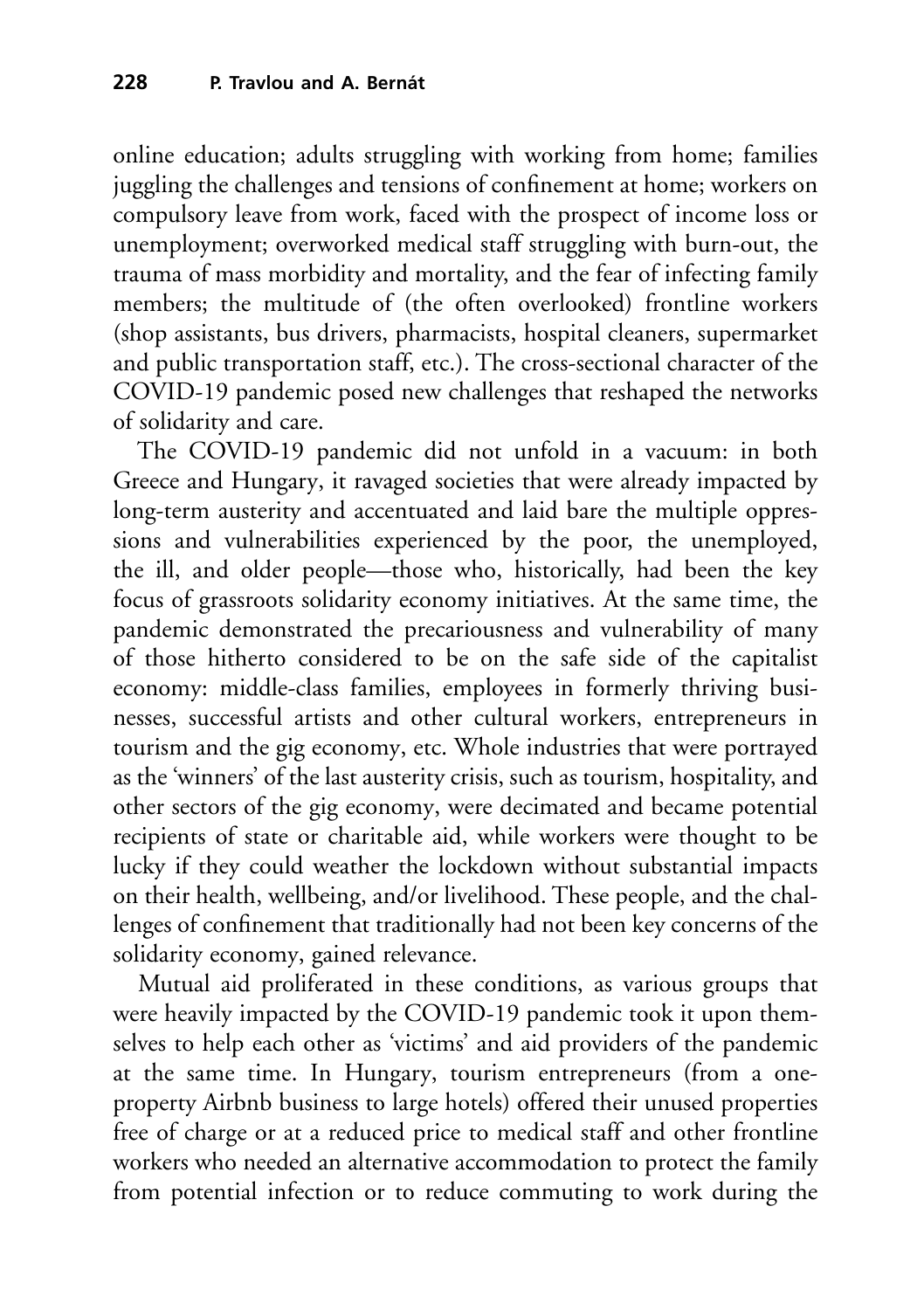crisis. Similarly, restaurants temporarily closed to business prepared and donated meals to the medical staff at their own expense, despite the food providers themselves also being victims of the pandemic. This mutual solidarity was often framed as a gesture of gratitude to those who took the highest risk to sustain the community.

Another novel characteristic of the solidarity economy during the COVID-19 pandemic was that most of its transactions took place online. This may have generated further inequalities by disadvantaging those who did not use or had no access to the Internet. People with a solely offline life—many of them already vulnerable pre-lockdown—received less solidarity and care and may have had fewer opportunities for social interaction.

Finally, another distinctive aspect of the solidarity economy during the COVID-19 pandemic was that this was less explicitly political as compared with, for instance, migrant/refugee solidarity. In Hungary, both migration and the pandemic, and the responses of solidarity and care triggered by these events, were (and remain) embedded in a context of political contestation, polarised across pro- *vs* anti-government fault lines. Nevertheless, during the COVID-19 pandemic, these fault lines were often less evident in the political underpinnings of solidarity initiatives. This was partly due to the much wider, cross-sectional effects of the pandemic: unlike the migrants of 2015, those affected by the COVID-19 pandemic were not strangers coming from faraway countries, escaping vaguely understood armed conflicts, and carrying with them different cultures and religions, but relatives, friends, neighbours, and other fellow Hungarians.

## **Summary**

Since 2010, Greece and Hungary have been affected by different socio-political and economic issues, i.e., austerity, the arrival of large numbers of refugees/migrants, and the COVID-19 pandemic, events often construed as 'crises.' In both countries, local grassroots responses to these 'crises,' notwithstanding their different social and political underpinnings, pace, and, to a lesser extent, particular focus, chart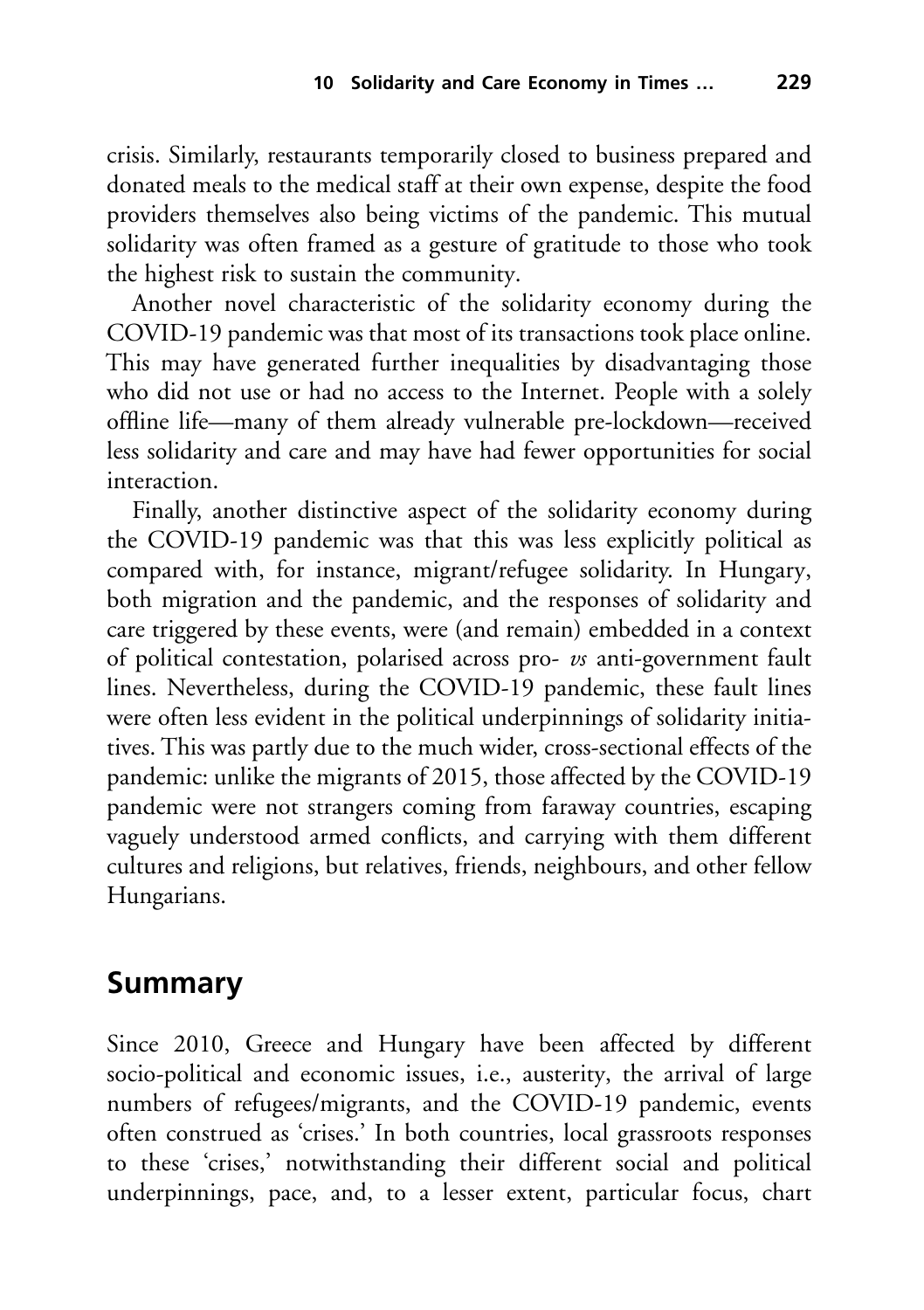the emergence and evolution of an economy of solidarity and care. In Athens, a solidarity economy emerged in response to the austerity crisis that begun in 2008 and, over a decade later, is ongoing. This crisis overlapped with the acceleration of migrant arrivals to Greece since 2015 and, since 2020, the COVID-19 pandemic. These overlapping crises set the context for a solidarity economy that continues to develop and mutate as its targets and participant actors are shifting, and its practices are transforming while remaining driven by a coherent set of principles. The uninterrupted course of solidarity economy in Athens is also related to a common facet of all three pulses of the long, multiple crisis: material deprivation—poverty, loss of income, housing, etc. Material deprivation has set a constant leitmotif of goals and interventions across the various practices of solidarity over the last ten years. Community kitchens, housing squats, and the volunteer activists and grassroots organisations that have persisted across these years exemplify this continuity. A similar continuity was not manifested in Hungary, where the solidarity movement that emerged during the 'long summer of migration' in 2015 was not built on the foundations laid by the rare and often not interlinked solidarity and care economy initiatives during the country's earlier financial crisis. As migration through Hungary effectively ceased in late 2015 due to the legal and physical barriers erected by the state, the migrant solidarity groups also ceased their activity and soon faded away.

In both Greece and Hungary, solidarity economy initiatives transformed and proliferated in the COVID-19 pandemic in terms of scale, participants, the interconnection between projects, and range of activities. This expansion stemmed from several factors: the long duration of, and novel risks generated by, the pandemic, the number of people solidarity economy initiatives could potentially include, and, also, the ways with, and levels at, these people could interact. During the peak of migration, in both countries, solidarity was mainly directed to people outside the personal network of participating activists. During the COVID-19 pandemic, however, this circle of solidarity expanded to also include people from the close personal network (family, friends, neighbours, etc.) of solidarity actors. The COVID-19 pandemic thus encouraged solidarity economy networks to assume a more horizontal topology.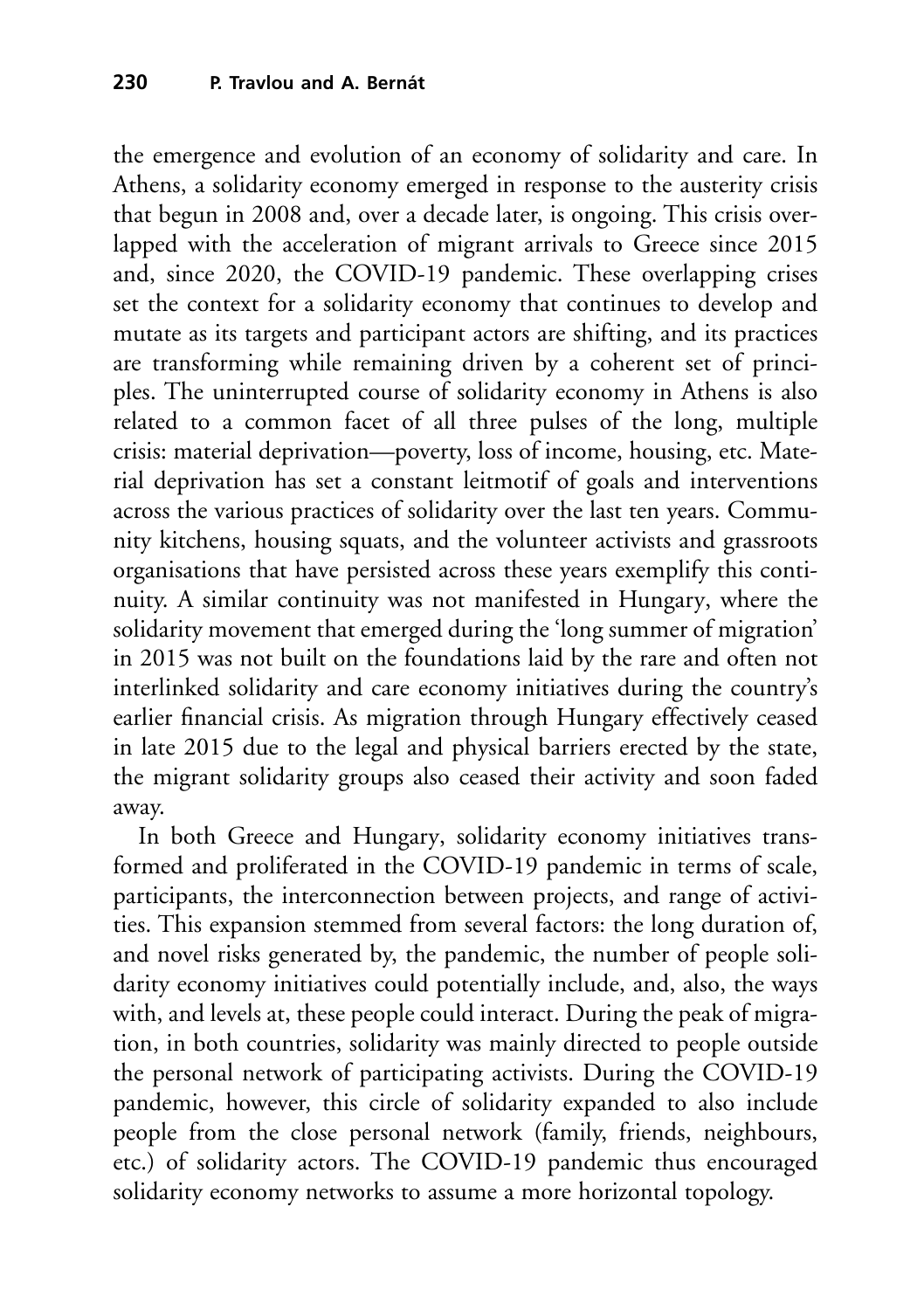This notion of a 'common risk' that lies at the heart of solidarity economy initiatives during the COVID-19 pandemic in both Greece and Hungary obfuscates some very real inequalities in the social distribution of risk, vulnerability, and suffering and, at the same time, shapes a different political context for solidarity activity. The challenges of the pandemic, unlike those posed by migration, cannot be easily framed as a division between 'us' and 'them,' 'patriots,' and 'renegades.' The fact that the pandemic results in tragic loss and suffering among people who had rarely been on the 'losing' side before creates new challenges to, and responses by, the networks of solidarity economy in both Greece and Hungary. The way(s) the solidarity movement will address these challenges without losing sight of the stark inequalities in risk and suffering, the structural causes of these inequalities, and the explicitly (bio)political nature—and often oppressive character—of the responses to the pandemic by the state and capital are crucial for the forms, relevance, and efficacy of solidarity and care economy in a future likely to be replete with the multifaceted ecological, epidemic, economic, and humanitarian crises.

## **References**

- <span id="page-24-3"></span>Agamben, Georgio. 1998. *Homo Sacer: Sovereign Power and Bare Life*. Stanford, CA: Stanford University Press.
- <span id="page-24-1"></span>Agustín, Óscar García, and Bak Jørgensen Martin. 2019. 'Autonomous Solidarity: Hotel City Plaza.' In *Solidarity and the 'Refugee Crisis' in Europe*, 49–72. London: Palgrave Pivot. [https://doi.org/10.1007/978-3-319-918](https://doi.org/10.1007/978-3-319-91848-8_3) 48-8\_3.
- <span id="page-24-0"></span>Arampatzi, Athina. 2017. 'The Spatiality of Counter-Austerity Politics in Athens, Greece: Emergent "Urban Solidarity Spaces".' *Urban Studies* 54 (9): 2155–2171. [https://doi.org/10.1177/0042098016629311.](https://doi.org/10.1177/0042098016629311)
- <span id="page-24-2"></span>Bauer, Irmgard. 2017. 'More Harm Than Good? The Questionable Ethics of Medical Volunteering and International Student Placements.' *Tropical [Diseases Travel Medicine and Vaccines](https://doi.org/10.1186/s40794-017-0048)* 3: 5. https://doi.org/10.1186/s40794- 017-0048.
- <span id="page-24-4"></span>[https://doi.org/10.1177/0263775816645989.](https://doi.org/10.1177/0263775816645989)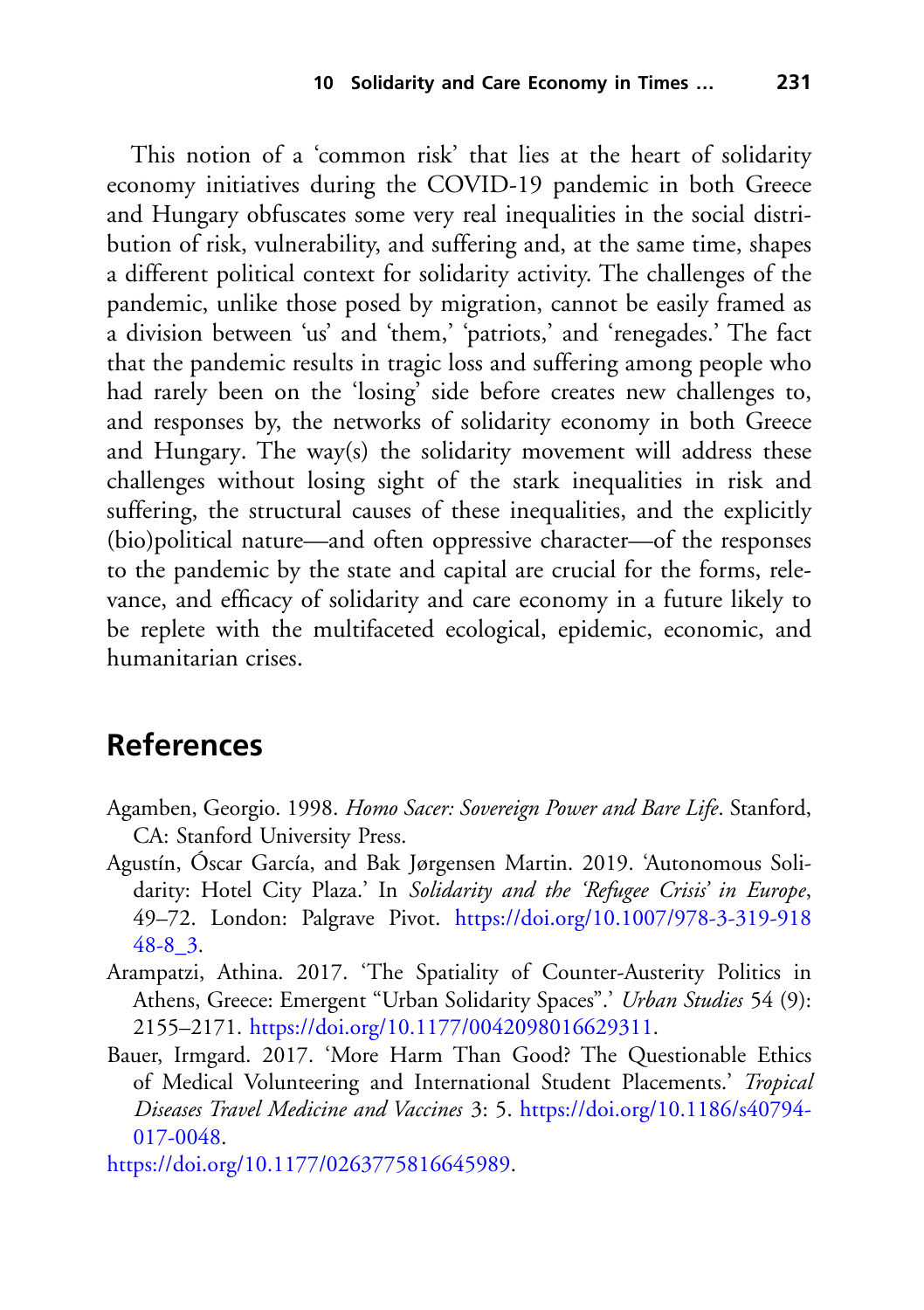- <span id="page-25-8"></span>Bernát, Anikó. 2016. 'Hosts in Hostility: The New Forms of Solidarity and the Role of Volunteer and Civilian Organizations in the Migration Crisis in Hungary.' In *The Social Aspects of the 2015 Migration Crisis in Hungary*, edited by Bori Simonovits and Anikó Bernát. Budapest: TÁRKI Social Research Institute. pp. 72–100.
- Bernát, Anikó. 2021. 'The Online-Offline Hybrid Model of a Collaborative Solidarity Action: Migrant Solidarity Grassroots Groups in Hungary.' In *Ethnographies of Collaborative Economies across Europe: Understanding Sharing and Caring*, edited by Penny Travlou and Luigina Ciolfi. London: Ubiquity Press.
- <span id="page-25-7"></span>Bernát, Anikó, Anna Kertész, Fruzsina Márta Tóth. 2016. 'Solidarity Reloaded: Volunteer and Civilian Organizations During the Migration Crisis in Hungary.' *Review of Sociology of the Hungarian Sociological Association* 26  $(4): 29 - 52.$
- <span id="page-25-5"></span>Bernát, Anikó, Endre Sik, Bori Simonovits, and Blanka Szeitl. 2015. *Attitudes Towards Refugees, Asylum Seekers and Migrants*. Budapest: TARKI Social Research Institute. [http://www.tarki.hu/hu/news/2015/kitekint/20151203\\_](http://www.tarki.hu/hu/news/2015/kitekint/20151203_refugee.pdf) refugee.pdf.
- <span id="page-25-6"></span>Bernáth, Gábor, and Vera Messing. 2016. 'Bedarálva. A menekültekkel kapcsolatos kormányzati kampány és a tőle független megszólalás terepei.' [The Bulldozer: The Government's Anti-Immigration Campaign and Platforms for Independent Voices].' *Médiakutató* [Media Research] 16 (4): 7–17.
- <span id="page-25-4"></span>Boda, Zsolt, and Gergő Medve-Bálint. 2012. 'Intézményi bizalom a régi és az új demokráciákban (Institutional trust in old and new democracies).' *Politikatudományi Szemle* [Hungarian Political Science Review] 21 (2): 27–54. [http://www.poltudszemle.hu/szamok/2012\\_2szam/boda.pdf.](http://www.poltudszemle.hu/szamok/2012_2szam/boda.pdf)
- <span id="page-25-0"></span>Cabot, Heath. 2016. '"Contagious" Solidarity: Reconfiguring Care and Citizenship in Greece's Social clinics.' *Social Anthropology* 24 (2): 152–166. [https://doi.org/10.1111/1469-8676.12297.](https://doi.org/10.1111/1469-8676.12297)
- <span id="page-25-3"></span>Christopoulos, Dimitris. 2021. 'Could Greece Turn into Another Hungary?' *Open Democracy*. https://www.opendemocracy.net/en/can-europe-make-it/ could-greece-turn-another-hungary/?fbclid=IwAR0WNt9YAs5C-G4r989 [s9cqkuMp8O8CG220b3fhK9PF9HOIJbtJaHtKSlK8. Accessed May 7,](https://www.opendemocracy.net/en/can-europe-make-it/could-greece-turn-another-hungary/%3Ffbclid%3DIwAR0WNt9YAs5C-G4r989s9cqkuMp8O8CG220b3fhK9PF9HOIJbtJaHtKSlK8) 2021.
- <span id="page-25-1"></span>Dalakoglou, Dimitris, and Georgios Agelopoulos. Eds. 2018. *Critical Times in Greece: Anthropological Engagements with the Crisis*. Oxford: Routledge.
- <span id="page-25-2"></span>Douzinas, Costas. 2013. *Philosophy and Resistance in the Crisis: Greece and the Future of Europe*. Cambridge: Polity.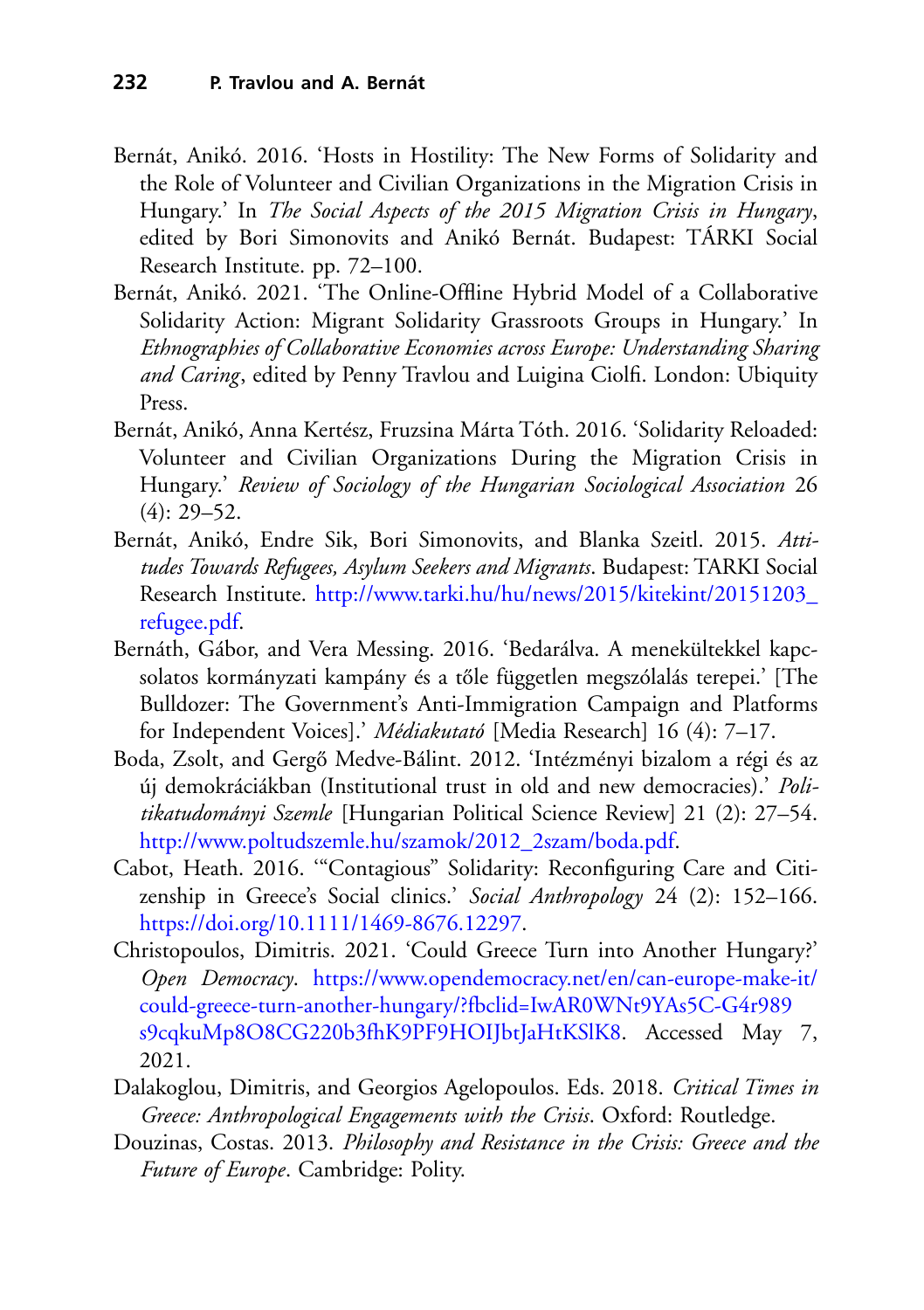- <span id="page-26-7"></span>Eurobarometer. 2013. *Flash Eurobarometer 373: Europeans' Engagement in Participatory Democracy*. European Commission Directorate-General for Communication. [https://www.eesc.europa.eu/sites/default/files/resour](https://www.eesc.europa.eu/sites/default/files/resources/docs/fl373{-}{-}-report-final-en.pdf) ces/docs/fl373---report-final-en.pdf.
- <span id="page-26-4"></span>Evangelinidis, Angelos. 2016. 'The Greek State's Response to the Refugee Crisis and the Solidarity Movement.' *Contemporary Southeastern Europe* 3(1): 32– 36.
- <span id="page-26-5"></span>Georgiopoulou, Tania. 2017. 'More Than 2,500 Refugees Live in Athens Squats.' *Ekathimerini*, 10 May. https://www.ekathimerini.com/218260/ [article/ekathimerini/community/more-than-2500-refugees-live-in-athens](https://www.ekathimerini.com/218260/article/ekathimerini/community/more-than-2500-refugees-live-in-athens-squats)squats.
- <span id="page-26-2"></span>Greek News Agenda. 2016. *Promoting Social and Solidarity Economy in Greece*. https://www.greeknewsagenda.gr/topics/politics-polity/6213-promot [ing-social-and-solidarity-economy-in-greece. Accessed November 23, 2016.](https://www.greeknewsagenda.gr/topics/politics-polity/6213-promoting-social-and-solidarity-economy-in-greece)
- <span id="page-26-8"></span>Hunyadi, Balázs, Attila Juhász, and Edit Zgut. 2015. *Focus on Hungary: Refugees, Asylum and Migration*. Prague: Heinrich Böll Stiftung. https:// [www.boell.de/sites/default/files/2015-focus-on-hungary\\_refugees\\_asylum\\_](https://www.boell.de/sites/default/files/2015-focus-on-hungary_refugees_asylum_migration.pdf) migration.pdf.
- <span id="page-26-9"></span>Kallius, Annastina, Daniel Monterescu, and Prem Kumar Rajaram. 2016. 'Immobilizing Mobility: Border Ethnography, Illiberal Democracy, and the Politics of the "Refugee Crisis" in Hungary.' *American Ethnologist* 43: 1–12. [https://www.academia.edu/20386757/Immobilizing\\_Mobility\\_Border\\_Eth](https://www.academia.edu/20386757/Immobilizing_Mobility_Border_Ethnography_Illiberal_Democracy_and_the_Politics_of_the_Refugee_Crisis_in_Hungary_American_Ethnologist_43_1_1-12_) nography\_Illiberal\_Democracy\_and\_the\_Politics\_of\_the\_Refugee\_Crisis\_ in\_Hungary\_American\_Ethnologist\_43\_1\_1-12\_.
- <span id="page-26-0"></span>Kawano, Emily. 2016. 'Solidarity Economy: Building an Economy for People & Planet.' *US Solidarity Economy Network*. https://cooperationh [umboldt.com/wp-content/uploads/2018/02/Kawano.pdf. Accessed January](https://cooperationhumboldt.com/wp-content/uploads/2018/02/Kawano.pdf) 8, 2016.
- <span id="page-26-3"></span>Koniotaki, Anna. 2020. *Social and Solidarity Economy in Greece During COVID-19*. Thessaloniki: Heinrich Böll Stiftung. https://gr.boell.org/el/ [2020/06/02/don-kihotes-kihotes-i-apla-romantikoi-i-koinoniki-kai-allile](https://gr.boell.org/el/2020/06/02/don-kihotes-kihotes-i-apla-romantikoi-i-koinoniki-kai-allileggya-oikonomia-stin-ellada) ggya-oikonomia-stin-ellada.
- <span id="page-26-6"></span>Kordoni, Gelina, and Trakas Themis. 2020. 'Impact of COVID-19 on Greek Tourism: Industry Experts' Opinion.' *HVS*, 22 May. https://www.hvs. [com/article/8792-impact-of-covid-19-on-greek-tourism-industry-experts](https://www.hvs.com/article/8792-impact-of-covid-19-on-greek-tourism-industry-experts-opinion)opinion.
- <span id="page-26-1"></span>Leontidou, Lila. 2012a. 'Athens in the Mediterranean "Movement of the Piazzas" Spontaneity in Material and Virtual Public Spaces.' *City* 3: 299–312. [https://doi.org/10.1080/13604813.2012.687870.](https://doi.org/10.1080/13604813.2012.687870)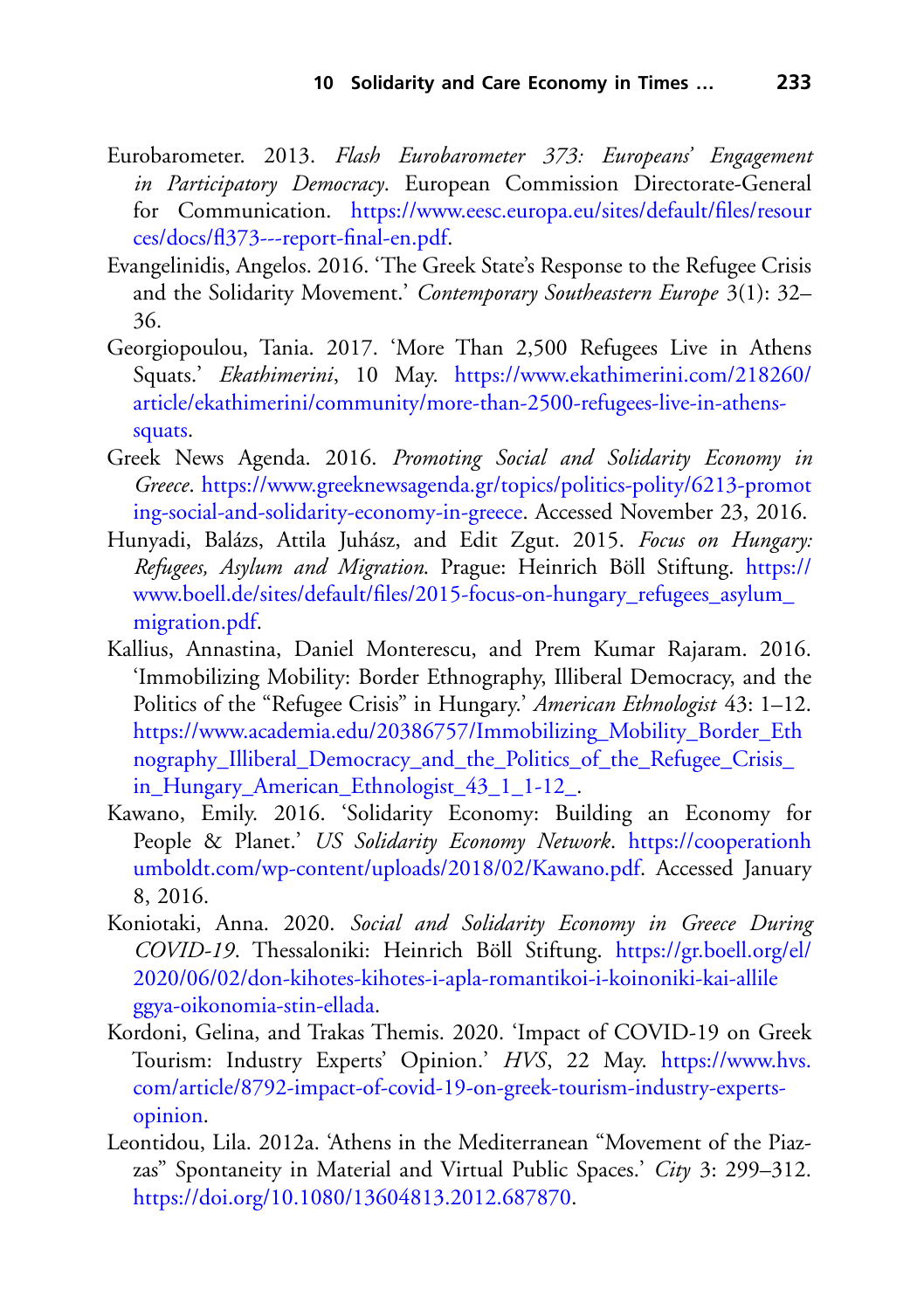- <span id="page-27-0"></span>Leontidou, Lila. 2012b. 'The Reconstruction of the "European South" in Post-Colonial Europe: from Class Conflict to Cultural Identities.' In *Inequality in the Period of the Crisis: Theoretical and Empirical Investigations*, edited by A. Afouxenidis, 25–42. Athens: Propobos.
- <span id="page-27-1"></span>Leontidou, Lila. 2015. 'Smart Cities' of the Debt Crisis: Grassroots Creativity in Mediterranean Europe.' *The Greek Review of Social Research* 144: 69–101. [https://doi.org/10.12681/grsr.8626.](https://doi.org/10.12681/grsr.8626)
- <span id="page-27-4"></span>Leontidou, Lila. 2020. 'Mediterranean Cities of Hope.' *City* 24 (1–2): 263– 275. [https://doi.org/10.1080/13604813.2020.1739906.](https://doi.org/10.1080/13604813.2020.1739906)
- <span id="page-27-2"></span>Margariti, Eleni, and Penny Travlou. 2018. 'Sharing Within a City in Crisis: Two ICTs-Supported P2P Economic Networks In Thessaloniki, Northern Greece.' *International Journal of Electronic Governance* 10 (2): 196–217.
- <span id="page-27-5"></span>Ministry of Labour and Social Affairs. 2020. *Social and Solidarity Economy: Report 2019–2020*. https://kalo.gov.gr/wp-content/uploads/2020/11/% CE%95%CE%A4%CE%97%CE%A3%CE%99%CE%91-%CE%95% [CE%9A%CE%98%CE%95%CE%A3%CE%97-%CE%9A%CE%91%](https://kalo.gov.gr/wp-content/uploads/2020/11/%25CE%2595%25CE%25A4%25CE%2597%25CE%25A3%25CE%2599%25CE%2591-%25CE%2595%25CE%259A%25CE%2598%25CE%2595%25CE%25A3%25CE%2597-%25CE%259A%25CE%2591%25CE%259B%25CE%259F-2019-2020-TELIKO-docx.pdf) CE%9B%CE%9F-2019-2020-TELIKO-docx.pdf.
- <span id="page-27-8"></span>Mitsopoulos, Michael, and Pelagidis Theodore. 2011. *Understanding the Crisis in Greece: From Boom to Bust*. London: Palgrave Macmillan.
- <span id="page-27-9"></span>Mylonas, Yiannis. 2014. 'Crisis, Austerity and Opposition in Mainstream Media Discourses of Greece.' *Critical Discourse Studies* 11 (3): 305–321. [https://doi.org/10.1080/17405904.2014.915862.](https://doi.org/10.1080/17405904.2014.915862)
- <span id="page-27-10"></span>Papadopoulos, Dimitris, and Vassilis Tsianos. 2013. 'After Citizenship: Autonomy of Migration, Organisational Ontology And Mobile Commons.' *Citizenship Studies* 17 (2): 178–196. [https://doi.org/10.1080/13621025.](https://doi.org/10.1080/13621025.2013.780736) 2013.780736.
- <span id="page-27-7"></span>Parsanoglou, Dimitris, 2020. 'Volunteering for Refugees and the Repositioning of State Sovereignty and Civil Society: The Case of Greece.' *Citizenship Studies* 24 (4): 457–473. [https://doi.org/10.1080/13621025.2020.175](https://doi.org/10.1080/13621025.2020.1755158) 5158.
- <span id="page-27-6"></span>Raimondi, Valeria. 2019. 'For "Common Struggles of Migrants and Locals." Migrant Activism and Squatting in Athens.' *Citizenship Studies* 23 (3): 559– 576. [https://doi.org/10.1080/13621025.2019.1634373.](https://doi.org/10.1080/13621025.2019.1634373)
- <span id="page-27-3"></span>Rakopoulos, Theodoros. 2014. 'Resonance of Solidarity: Meanings of a Local Concept in Anti-Austerity Greece.' *Journal of Modern Greek Studies* 32: 95– 119. [https://doi.org/10.1353/mgs.2014.0040.](https://doi.org/10.1353/mgs.2014.0040)
- <span id="page-27-11"></span>Ribot, Jesse. 2020. 'Africa, COVID-19, and the Commons.' *Panel presentation [at the African Commons IASC 2020 Web Conference](https://africa.iasc-commons.org/recorded-webinars/)*, 13 July*.* https://africa. iasc-commons.org/recorded-webinars/.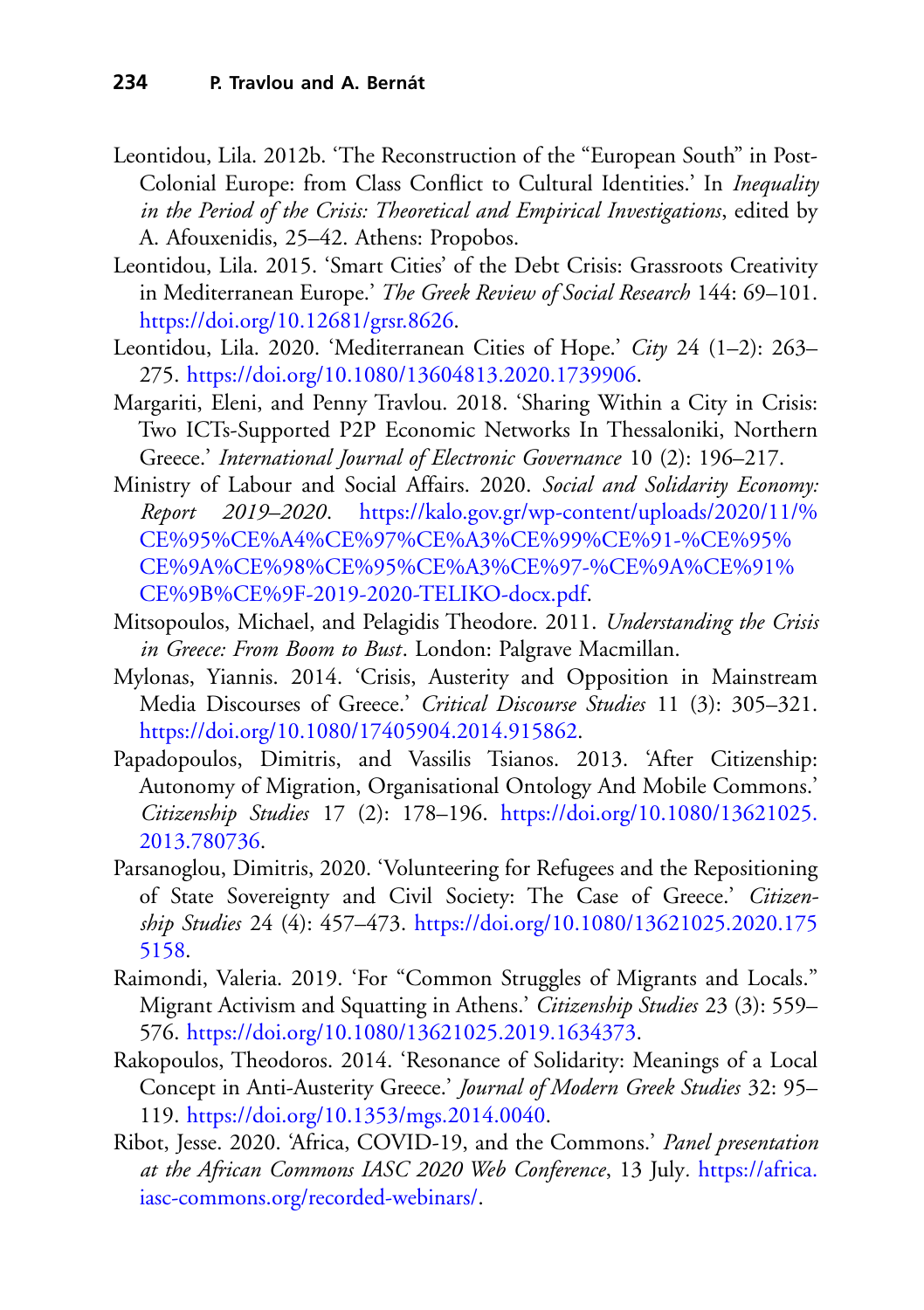- <span id="page-28-7"></span>Sideris, Sotiris. 2020. 'COVID-19 Is Exposing Inequalities of the Past.' *Athens Live*. [https://medium.com/athenslivegr/covid-19-is-exposing-inequalities-of](https://medium.com/athenslivegr/covid-19-is-exposing-inequalities-of-the-past-fa9e0ade224f)the-past-fa9e0ade224f. Accessed May 1, 2020.
- <span id="page-28-9"></span>Sitrin, Marina, and Sembrar Colectiva. 2020. *Pandemic Solidarity: Mutual Aid During the Covid-19 Crisis*. London: Pluto Press.
- <span id="page-28-6"></span>Taylor, Timothy. 2007. 'The Commodification of Music at the Dawn of the Era of "Mechanical Music".' *Ethnomusicology* 51 (2): 281–305.
- <span id="page-28-10"></span>Tóth, István György. 2009. 'Bizalomhiány, normazavarok, igazságtalanságérzet és paternalizmus a magyar társadalom értékszerkezetében.' *A gazdasági felemelkedés társadalmi felemelkedés társadalmi-kulturális feltételei cím˝u kutatás zárójelentése*. [Lack of Trust, Norm Disorders, Injustice, and Paternalism in the Value Structure of Hungarian Society: Final report of the research entitled Socio-Cultural Conditions of Economic Ascension and Social Ascension] Budapest: TÁRKI Social Research Institute.
- Travlou, Penny. 2017. 'The Making of *OneLoveKitchen:* Commoning the Assembly. In *Organizing from Below/HOW Assemblies Matter?*, edited by Marketou Jenny and Bailey Stephanie, 6–7*.* New York: Naked Punch Publications.
- <span id="page-28-3"></span>Travlou, Penny. 2020. 'From Cooking to Commoning: The Making of Intangible Cultural Heritage in *OneLoveKitchen, Athens*.' In *Cultural Heritage in the Realm of the Commons*, edited by Lekakis Stelios, 159–182. Berkeley, CA: Ubiquity Press.
- <span id="page-28-8"></span>Travlou, Penny. 2021. 'Kropotkin-19: A Mutual Aid Response to COVID-19 in Athens.' *Design and Culture* 13(1): 65–78. [https://doi.org/10.1080/175](https://doi.org/10.1080/17547075.2020.1864119) 47075.2020.1864119.
- <span id="page-28-1"></span>Tronto, Joan. 1993. *Moral Boundaries: A Political Argument for an Ethic of Care*. New York, London: Routledge.
- <span id="page-28-4"></span>Tsilimpounidi, Myrto. 2016. *Sociology of Crisis: Visualising Urban Austerity*. London: Routledge.
- <span id="page-28-2"></span>Tziovas, Dimitris. Ed. 2017. *Greece in Crisis: The Cultural Politics of Austerity*. London: Bloomsbury Publishing.
- <span id="page-28-0"></span>Van Osch, Thera. 2013. *Towards a Caring Economic Approach*, May 2013. [https://oqconsulting.eu/wp-content/uploads/2020/04/The-Economy](https://oqconsulting.eu/wp-content/uploads/2020/04/The-Economy-of-Care.pdf)of-Care.pdf.
- <span id="page-28-5"></span>Wilson, Dave. 2018. 'Commoning in Sonic Ethnography (or, the Sound of Ethnography to Come).' *Commoning Ethnography* 1(1): 125–136. https:// [doi.org/10.26686/ce.v1i1.4134.](https://doi.org/10.26686/ce.v1i1.4134)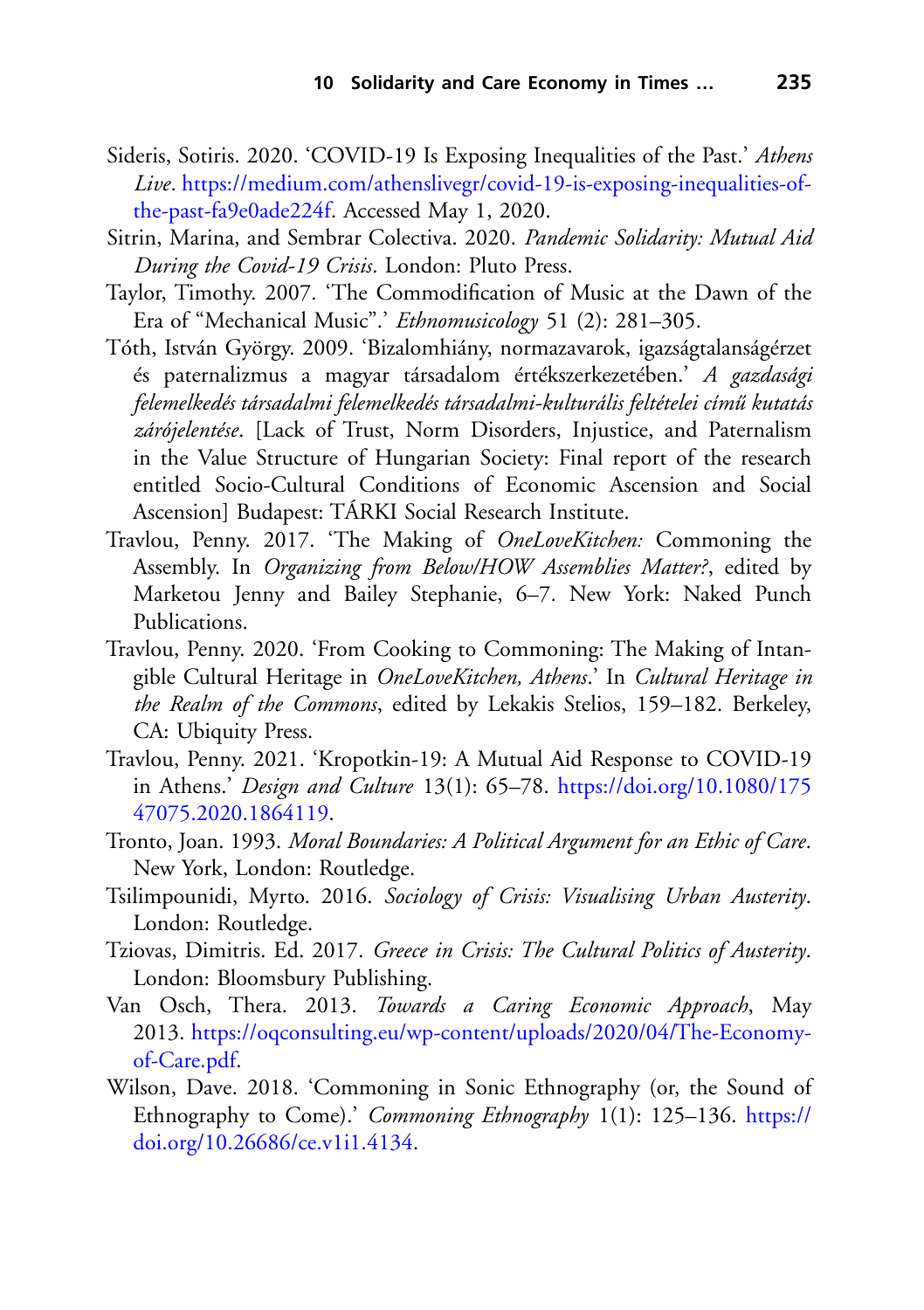<span id="page-29-1"></span>Zaman, Tahir. 2020. 'Neighbourliness, Conviviality, and the Sacred in Athens' Refugee Squats.' *Transactions of the Institute of British Geographers* 45 (3): 529–541. [https://doi.org/10.1111/tran.12360.](https://doi.org/10.1111/tran.12360)

#### **Suggested Readings**

- Amin, Ash. 2013 *The Social Economy: International Perspectives on Economic Solidarity*London: ZED Books.
- <span id="page-29-0"></span>Cabot, Cabot. 2019. 'The European Refugee Crisis and Humanitarian Citizenship in Greece.' *Ethnos* 8 4(5): 747–771. [https://doi.org/10.1080/001](https://doi.org/10.1080/00141844.2018.1529693) 41844.2018.1529693.
- della Porta, Donatella. Ed. 2018. *Solidarity Mobilizations in the 'Refugee Crisis.'* London: Palgrave Macmillan.
- Feischmidt, Margit, Ludger Pries, and Celine Cantat. Eds. 2019. *Refugee Protection and Civil Society in Europe.* London: Palgrave Macmillan.
- Kawano, Emily, Thomas Neal Masterson, and Jonathan Teller-Elsberg. Eds. 2009. *Solidarity Economy I: Building Alternatives for People and Planet Papers and Reports from the 2009 US Forum on the Solidarity Economy*. Amherst, MA: Center for Popular Economics.
- Yeats, Nicola. 2005. 'A Global Political Economy of Care.' *Social Policy and Society* 4 (2): 227–234. [https://doi.org/10.1017/S1474746404002350.](https://doi.org/10.1017/S1474746404002350)

#### **Relevant Websites**

- Avaros Mindenkie Blog. https://avarosmindenkie.blog.hu/2009/01/01/eng [lish\\_107?fbclid=IwAR2cLsnHEPsou6JTGZ0GzDrwRwnbtS30W\\_QLKz0f](https://avarosmindenkie.blog.hu/2009/01/01/english_107%3Ffbclid%3DIwAR2cLsnHEPsou6JTGZ0GzDrwRwnbtS30W_QLKz0f5PuDII-81_NFdPp3gB0) 5PuDII-81\_NFdPp3gB0.
- Bagázs—A Comprehensive Integration Program In A Segregated Village in Hungary: [https://bagazs.org/about-bagazs/?lang=en.](https://bagazs.org/about-bagazs/%3Flang%3Den)
- British Council: Greece Social and Solidarity Economy Report. https://www. [britishcouncil.org/society/social-enterprise/greece-social-and-solidarity-eco](https://www.britishcouncil.org/society/social-enterprise/greece-social-and-solidarity-economy-report) nomy-report.

InDaHouse. [https://indahousehungary.hu/.](https://indahousehungary.hu/)

Kropotkin-19 Mutual Aid Initiative. [https://www.facebook.com/kropotkin19/.](https://www.facebook.com/kropotkin19/)

RIPESS: International Network for the Promotion of Social Solidarity Economy. [http://www.ripess.org/?lang=en.](http://www.ripess.org/%3Flang%3Den)